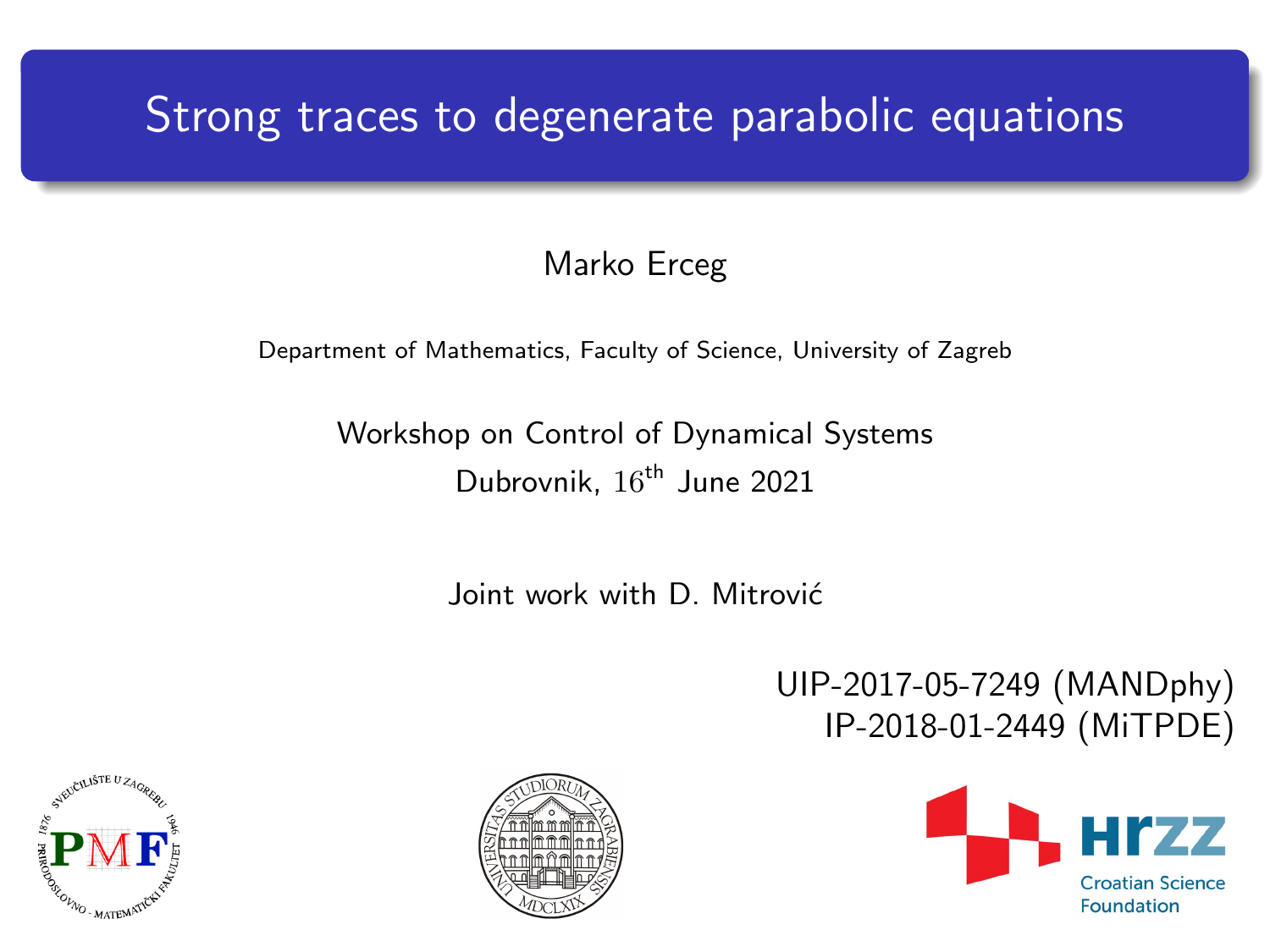Under which conditions any solution  $u:\mathbb{R}^+\times\mathbb{R}^d\to\mathbb{R}$  to

$$
\partial_t u + \text{div}_{\mathbf{x}} f(u) = D_{\mathbf{x}}^2 \cdot A(u) ,
$$

admits the strong trace at  $t=0$ , i.e. does there exist  $u_0\in\mathrm{L}^\infty(\mathbb{R}^d)$  such that

ess 
$$
\lim_{t \to 0^+} u(t, \cdot) = u_0
$$
 in  $L^1_{loc}(\mathbb{R}^d)$ .

 $div_x f(u) \ldots$  convective term  $D_{\bf x}^2\cdot A(u)\ldots$  diffusive term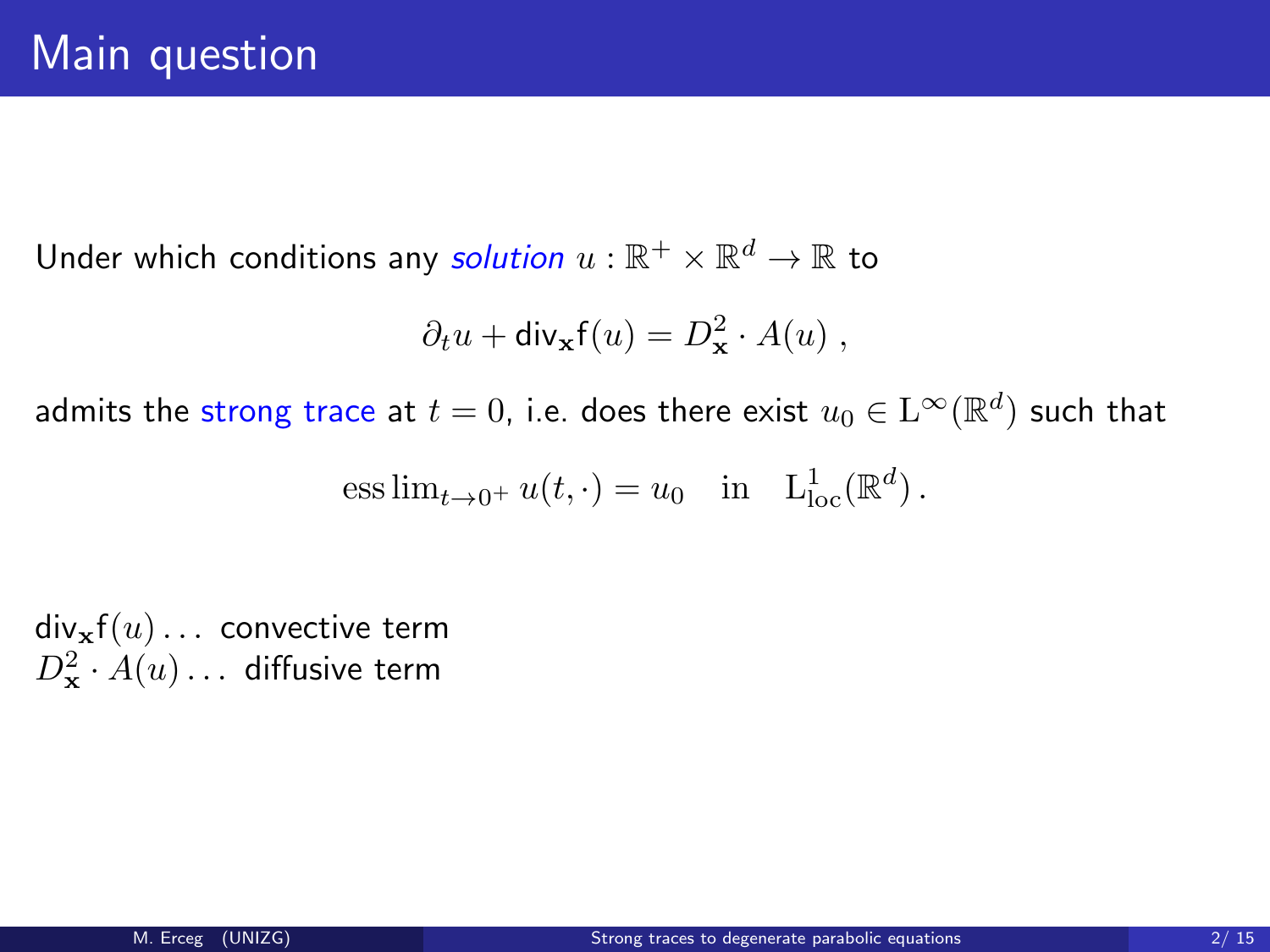## Main question

Under which conditions any solution  $u:\mathbb{R}^+\times\mathbb{R}^d\to\mathbb{R}$  to

$$
\partial_t u + \text{div}_{\mathbf{x}} \mathbf{f}(u) = D_{\mathbf{x}}^2 \cdot A(u) ,
$$

admits the strong trace at  $t=0$ , i.e. does there exist  $u_0\in\mathrm{L}^\infty(\mathbb{R}^d)$  such that

ess 
$$
\lim_{t \to 0^+} u(t, \cdot) = u_0
$$
 in  $L^1_{loc}(\mathbb{R}^d)$ .

**Motivation for the equation:** flow in porous media  $(CO<sub>2</sub>$  sequestration)

• heterogeneous layers  $\longrightarrow$  discontinuous flux and a lack of diffusion in some directions

### Motivation for studying strong traces:

- Formulation, well-posedness, optimal control, etc., for initial-boundary problems.
- Characterising the limit of hyperbolic relaxation towards a scalar conservation law.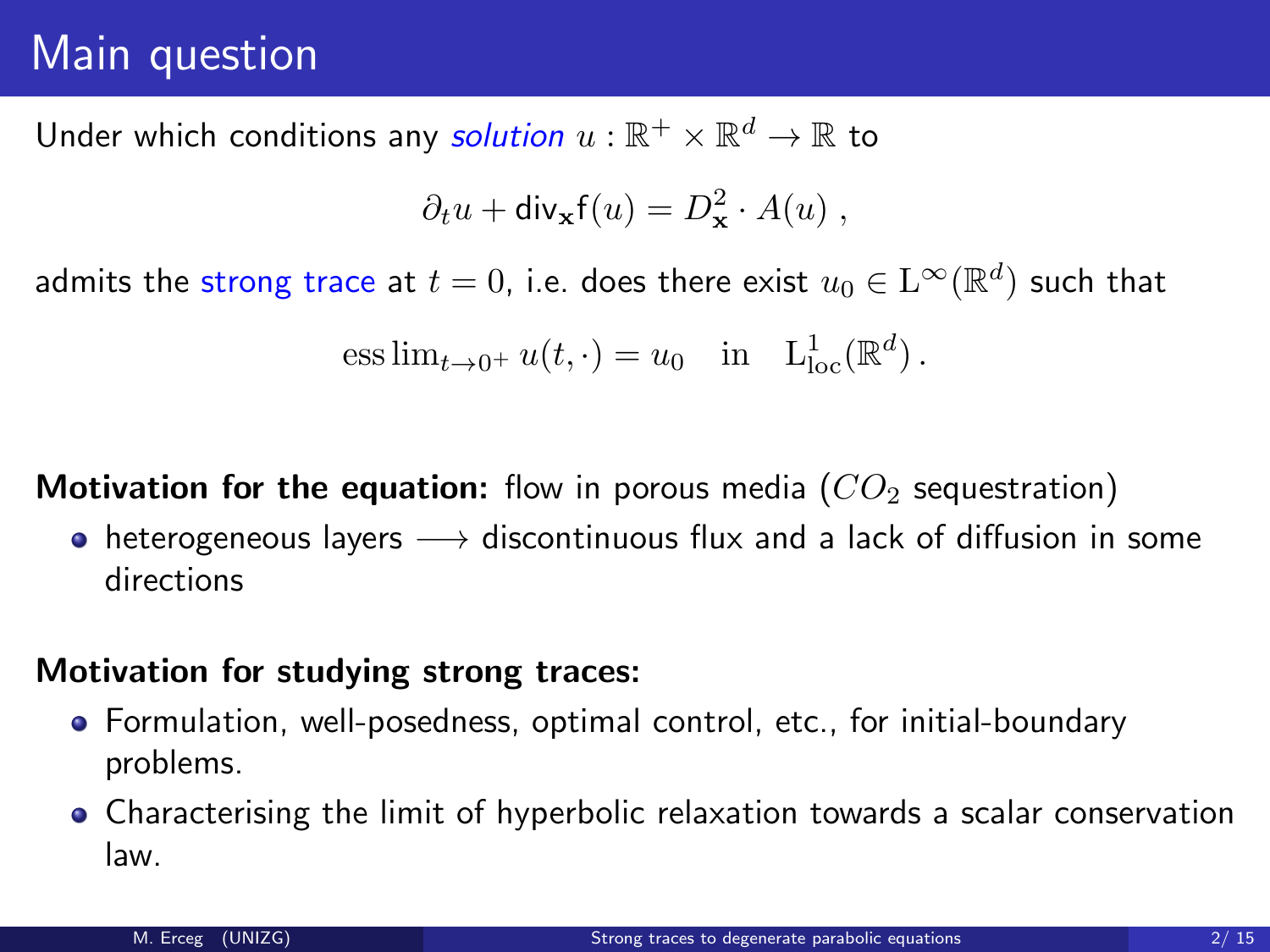Under which conditions any *solution*  $u:\mathbb{R}^+\times\mathbb{R}^d\to\mathbb{R}$  to

$$
\partial_t u + \text{div}_{\mathbf{x}} f(u) = D_{\mathbf{x}}^2 \cdot A(u) ,
$$

admits the strong trace at  $t=0$ , i.e. does there exist  $u_0\in\mathrm{L}^\infty(\mathbb{R}^d)$  such that

ess 
$$
\lim_{t \to 0^+} u(t, \cdot) = u_0
$$
 in  $L^1_{loc}(\mathbb{R}^d)$ .

Let us first consider the case:  $A = 0$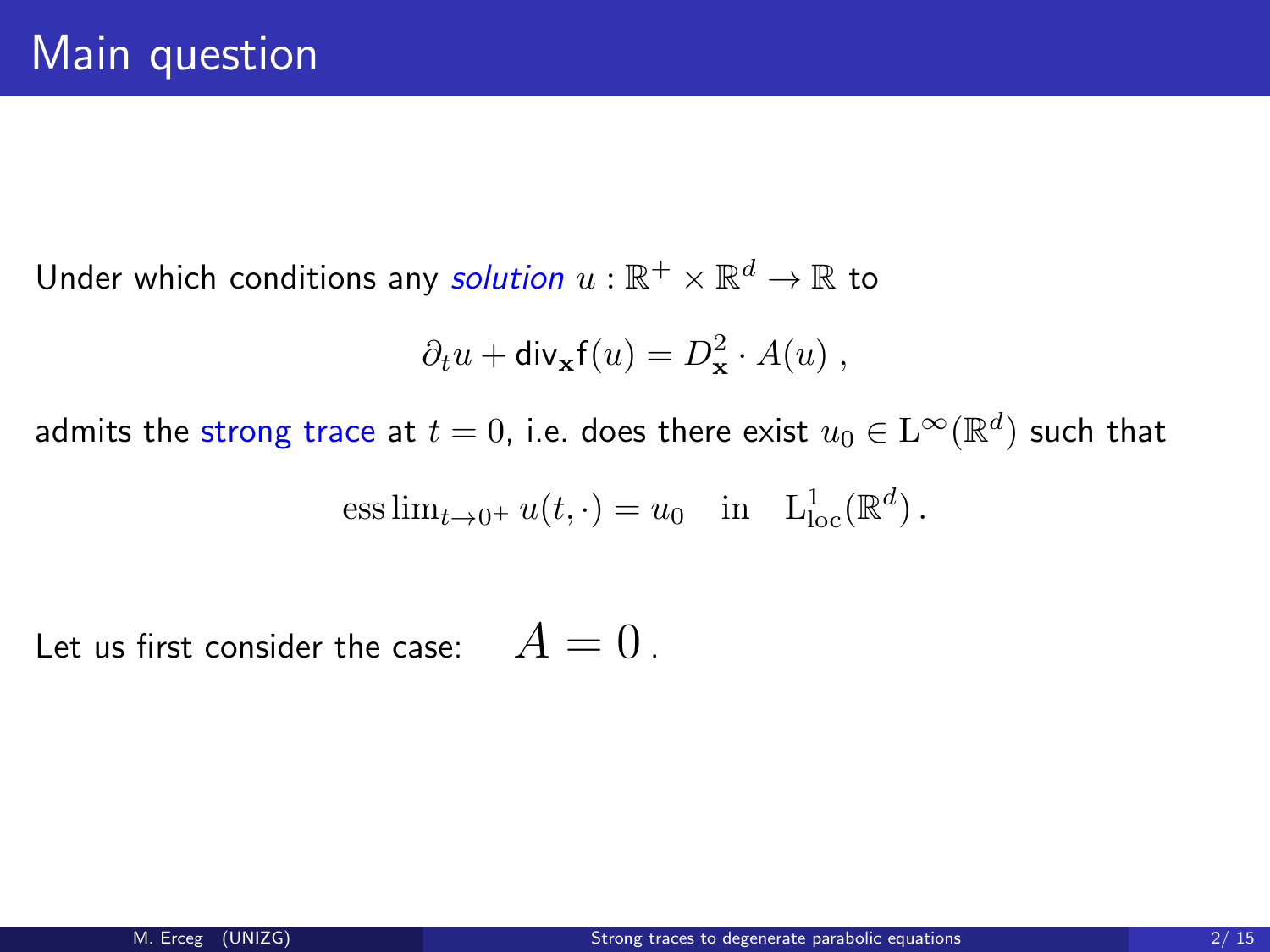$$
\begin{cases} \partial_t u + \operatorname{div}_{\mathbf{x}} \mathbf{f}(u) = 0 & \text{in } \mathbb{R}^{d+1}_+ := \mathbb{R}^+ \times \mathbb{R}^d, \\ u|_{t=0} = u_0 \in \operatorname{ L}^\infty(\mathbb{R}^d), \end{cases}
$$

where  $\mathsf{f}:\mathbb{R}\to\mathbb{R}^d$  (homogeneous) flux,  $u:\mathbb{R}^{d+1}_+\to\mathbb{R}$  unknown.

Classical solutions are too strong (we want allow discontinuities in  $x$ )

<u>Weak solutions:</u>  $u \in \mathrm{L}_\mathrm{loc}^1(\mathbb{R}_+^{d+1})$  s.t.  $\mathsf{f}(u) \in \mathrm{L}_\mathrm{loc}^1(\mathbb{R}_+^{d+1};\mathbb{R}^d)$  and  $\forall \varphi \in \mathrm{C}_c^\infty(\mathbb{R}^{1+d})$ 

$$
\int_{\mathbb{R}_+^{d+1}} u \varphi_t + \mathsf{f}(u) \cdot \nabla_{\mathbf{x}} \varphi \, d\mathbf{x} dt + \int_{\mathbb{R}^d} u_0 \varphi(0,\cdot) \, d\mathbf{x} = 0.
$$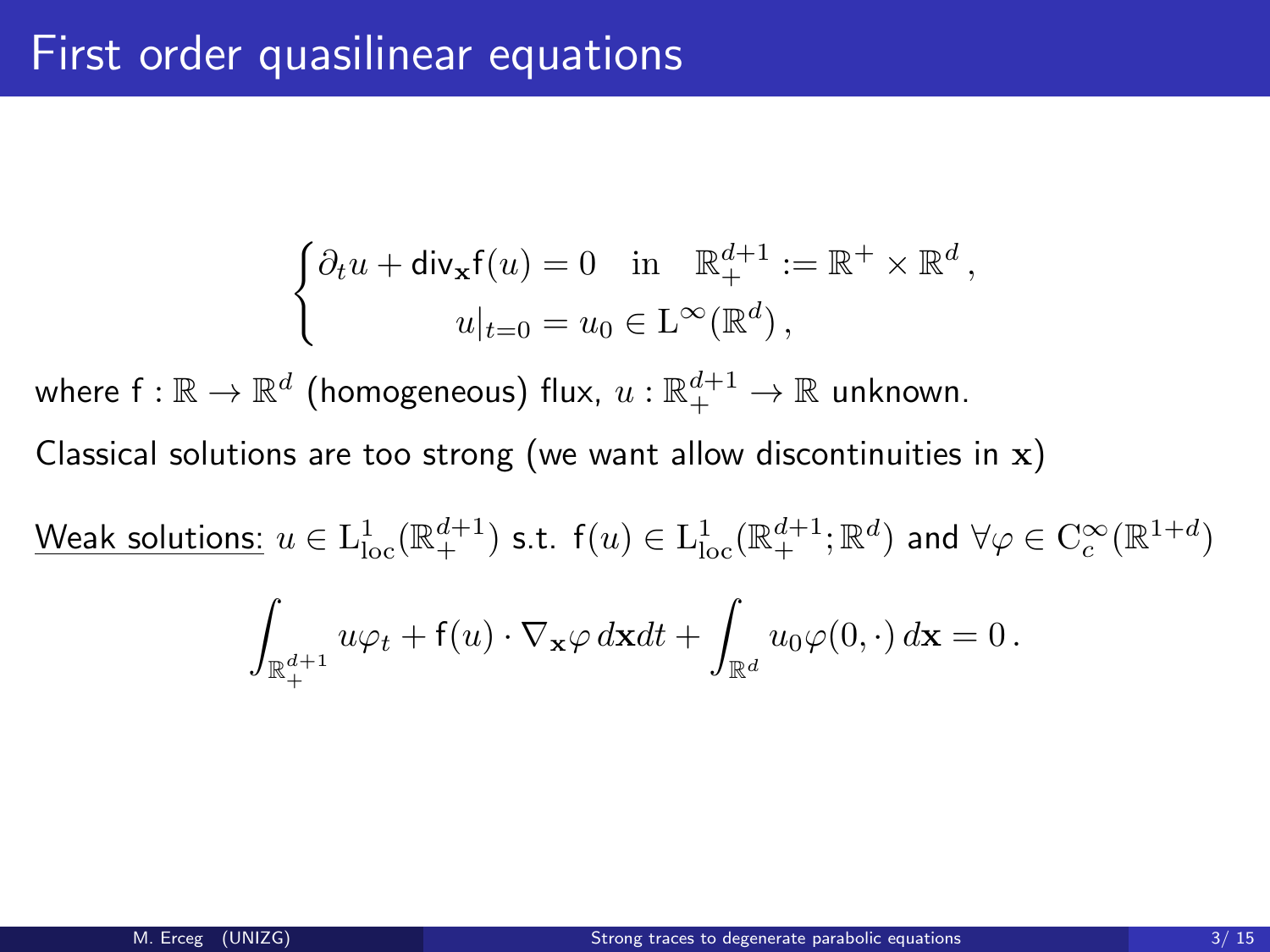### First order quasilinear equations

$$
\begin{cases} \partial_t u + \operatorname{div}_{\mathbf{x}} f(u) = 0 & \text{in } \mathbb{R}^{d+1} := \mathbb{R}^+ \times \mathbb{R}^d, \\ u|_{t=0} = u_0 \in L^\infty(\mathbb{R}^d), \end{cases}
$$

where  $\mathsf{f}:\mathbb{R}\to\mathbb{R}^d$  (homogeneous) flux,  $u:\mathbb{R}^{d+1}_+\to\mathbb{R}$  unknown.

Classical solutions are too strong (we want allow discontinuities in  $x$ )

$$
\underline{\text{Weak solutions:}} \ u \in L^1_{\text{loc}}(\mathbb{R}^{d+1}_+) \text{ s.t. } f(u) \in L^1_{\text{loc}}(\mathbb{R}^{d+1}_+;\mathbb{R}^d) \text{ and } \forall \varphi \in C_c^{\infty}(\mathbb{R}^{1+d})
$$
\n
$$
\int_{\mathbb{R}^{d+1}_+} u\varphi_t + f(u) \cdot \nabla_{\mathbf{x}} \varphi \, d\mathbf{x} dt + \int_{\mathbb{R}^d} u_0 \varphi(0, \cdot) \, d\mathbf{x} = 0 \, .
$$

Even for smooth f's non-uniqueness:

$$
d=1, f(\lambda)=\frac{\lambda^2}{2} \text{ (Burgers equation)}, u_0(x)=\begin{cases} 0, & x<0\\ 1, & x\geq 0 \end{cases}.
$$

Both functions are a weak solution:

$$
u_1(t,x) = \begin{cases} 0, & x < t/2 \\ 1, & x \ge t/2 \end{cases}, \qquad u_2(x) = \begin{cases} 0, & x < 0 \\ x/t, & 0 \le x < t \end{cases}
$$
 (rarefraction wave)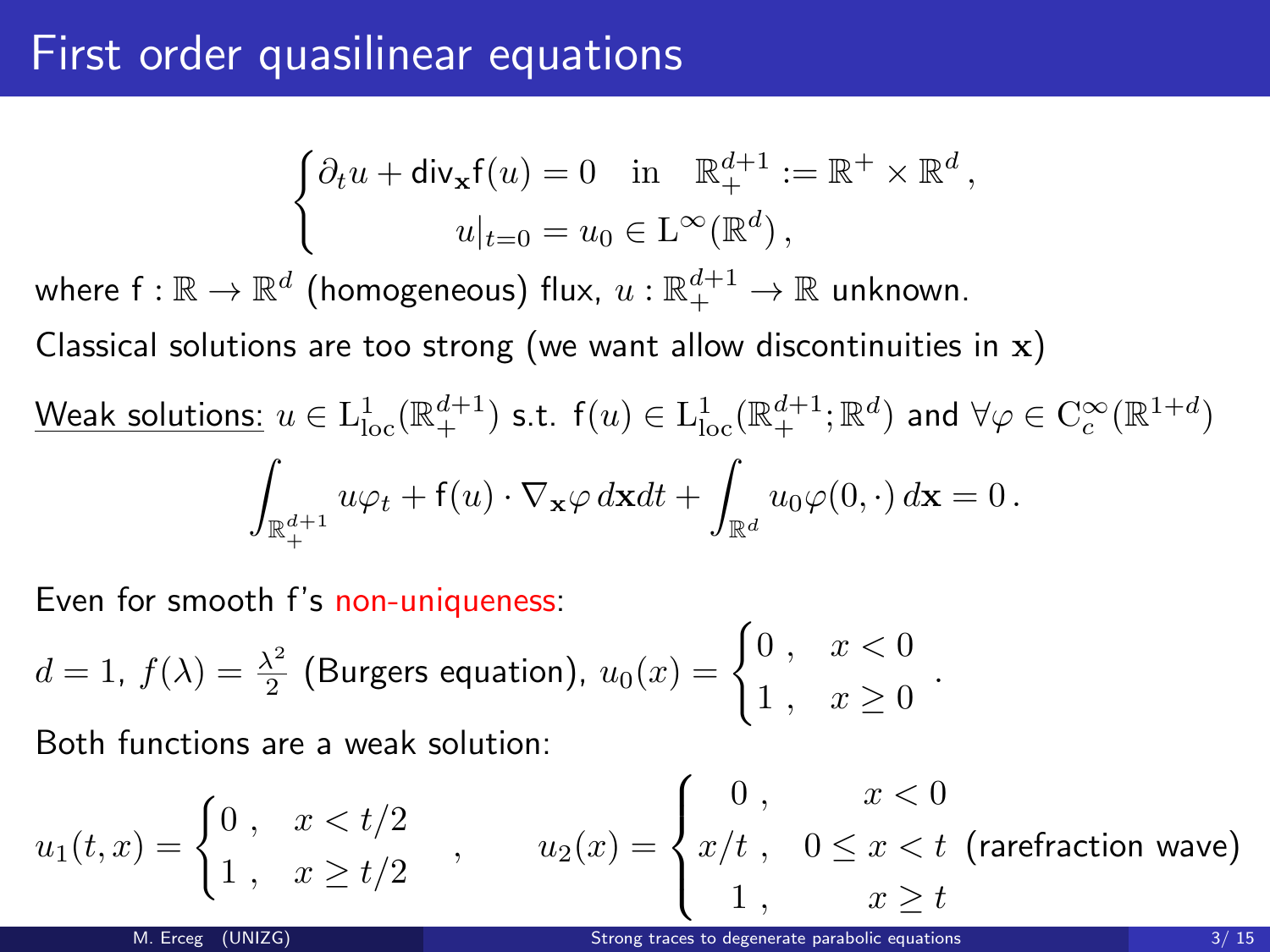$$
\label{eq:2.1} \begin{cases} \partial_t u + \mathsf{div}_{\mathbf{x}} \mathsf{f}(u) = 0 \quad \text{in} \quad \mathbb{R}^{d+1}_+ := \mathbb{R}^+ \times \mathbb{R}^d \,, \\ \qquad \qquad u|_{t=0} = u_0 \in \mathcal{L}^\infty(\mathbb{R}^d) \,, \end{cases}
$$

where  $\mathsf{f}:\mathbb{R}\to\mathbb{R}^d$  (homogeneous) flux,  $u:\mathbb{R}^{d+1}_+\to\mathbb{R}$  unknown.

Classical solutions are too strong (we want allow discontinuities in  $x$ )

<u>Weak solutions:</u>  $u \in \mathrm{L}_\mathrm{loc}^1(\mathbb{R}_+^{d+1})$  s.t.  $\mathsf{f}(u) \in \mathrm{L}_\mathrm{loc}^1(\mathbb{R}_+^{d+1};\mathbb{R}^d)$  and  $\forall \varphi \in \mathrm{C}_c^\infty(\mathbb{R}^{1+d})$ 

$$
\int_{\mathbb{R}^{d+1}_+} u \varphi_t + \mathsf{f}(u) \cdot \nabla_{\mathbf{x}} \varphi \, d\mathbf{x} dt + \int_{\mathbb{R}^d} u_0 \varphi(0,\cdot) \, d\mathbf{x} = 0 \, .
$$

For the uniqueness we need to impose some conditions on discontinuities.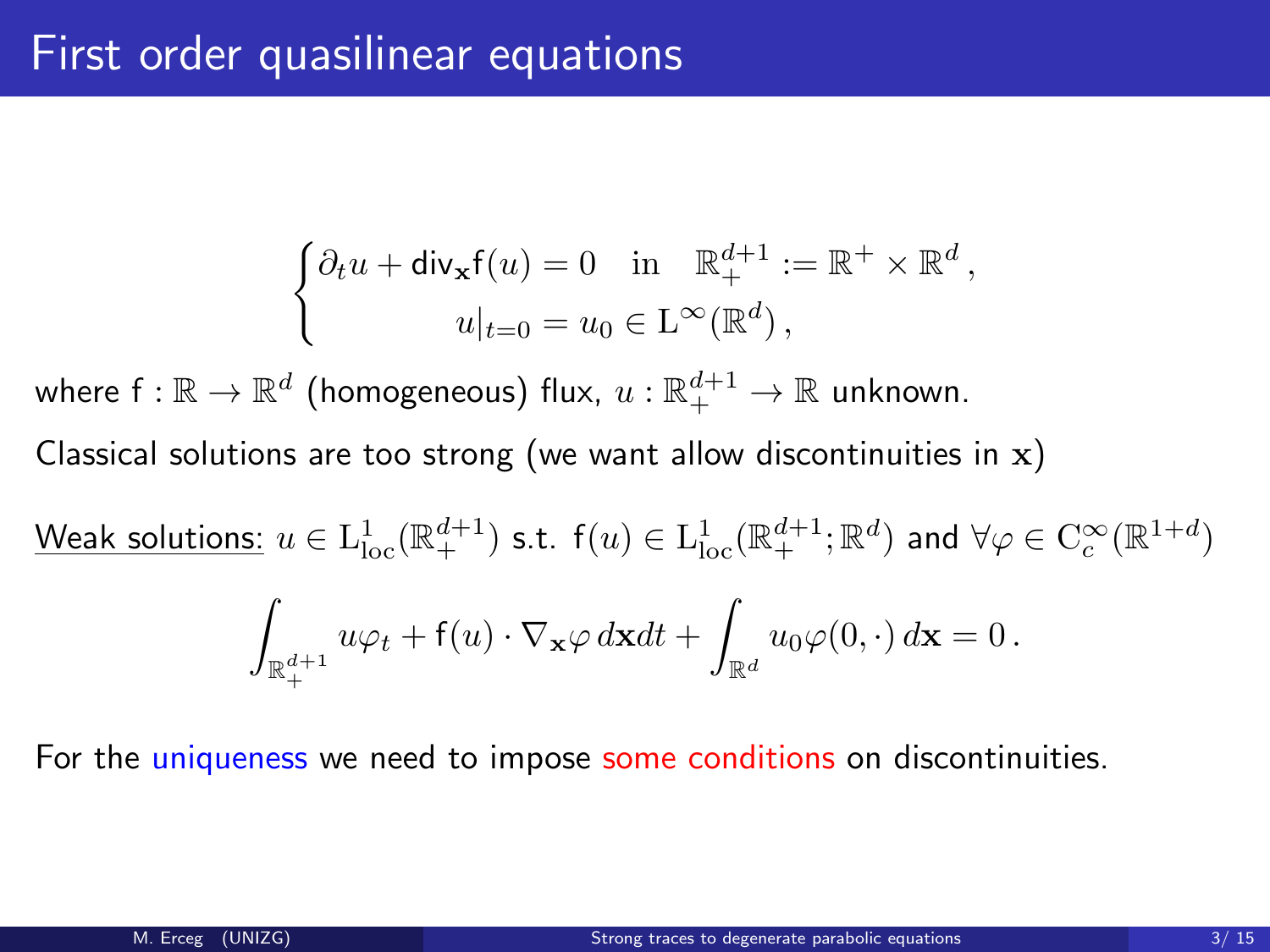Consider only those weak solutions that can be reached as a limit  $\varepsilon \to 0^+$  of the sequence of solutions  $(u^\varepsilon)$ :

$$
\begin{cases} \partial_t u^{\varepsilon} + \mathsf{div}_{\mathbf{x}} \mathsf{f}(u^{\varepsilon}) = \varepsilon \Delta u^{\varepsilon} & \text{in } \mathbb{R}^{d+1} := \mathbb{R}^+ \times \mathbb{R}^d, \\ u^{\varepsilon}|_{t=0} = u_0 \in \mathcal{L}^{\infty}(\mathbb{R}^d). \end{cases}
$$

For  $\eta\in\mathrm{C}^2(\mathbb{R})$  convex (i.e.  $\eta''\geq 0)$  and  $\varphi\in\mathrm{C}_c^2(\mathbb{R}^{1+d})$ ,  $\varphi\geq 0$ , we multiply the equation by  $-\eta'(u^\varepsilon)\varphi$  and integrate over  $\mathbb{R}^{1+d}_+$  :

$$
-\int_{\mathbb{R}^{d+1}_+} \partial_t u^\varepsilon \eta'(u^\varepsilon)\varphi + \mathsf{f}'(u^\varepsilon)\cdot \nabla u^\varepsilon \eta'(u^\varepsilon)\varphi \,d\mathbf{x} dt = -\varepsilon \int_{\mathbb{R}^{d+1}_+} \Delta u^\varepsilon \eta'(u^\varepsilon)\varphi \,d\mathbf{x} dt
$$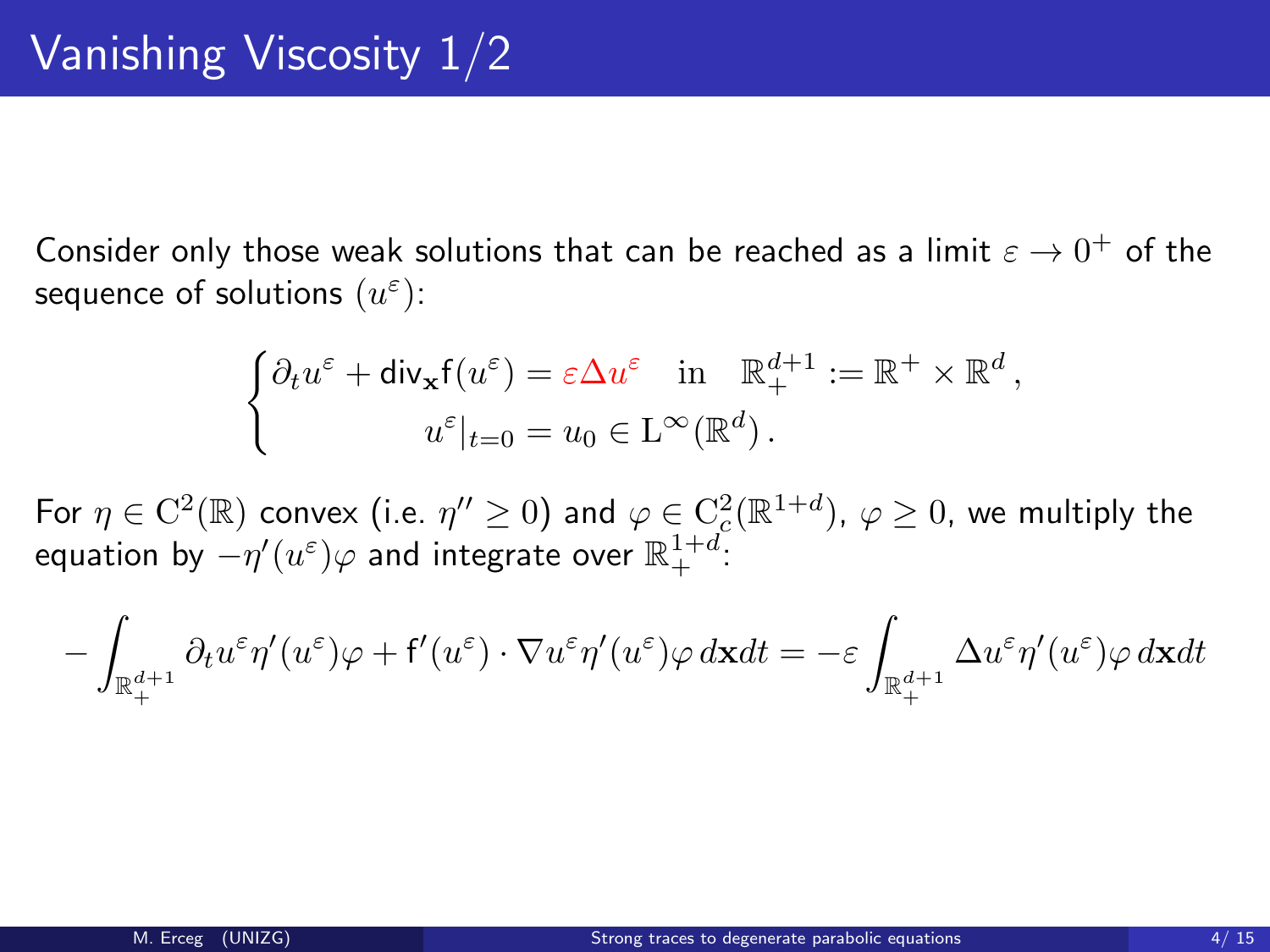## Vanishing Viscosity 2/2

Using

$$
\partial_t u^\varepsilon \eta'(u^\varepsilon) = \partial_t \big( \eta(u^\varepsilon) \big) \quad \text{and} \quad \mathsf{f}'(u^\varepsilon) \cdot \nabla u^\varepsilon \eta'(u^\varepsilon) = \mathsf{div} \big( \mathsf{f}^\eta(u^\varepsilon) \big) \,,
$$

where  $\mathsf{f}^\eta(\lambda) = \int_0^\lambda \mathsf{f}'(s) \eta'(s) \, ds$ , for the left hand side we have

$$
- \int_{\mathbb{R}^{1+d}_+} \partial_t u^{\varepsilon} \eta'(u^{\varepsilon}) \varphi + \mathsf{f}'(u^{\varepsilon}) \cdot \nabla u^{\varepsilon} \eta'(u^{\varepsilon}) \varphi \, d\mathbf{x} dt = \int_{\mathbb{R}^{1+d}_+} \eta(u^{\varepsilon}) \partial_t \varphi + \mathsf{f}''(u^{\varepsilon}) \cdot \nabla \varphi \, d\mathbf{x} dt + \int_{\mathbb{R}^d} \eta(u_0) \varphi(0, \cdot) \, d\mathbf{x} .
$$

The right hand side satisfies

$$
-\varepsilon\int_{\mathbb{R}^{1+d}_+}\Delta u^\varepsilon \eta'(u^\varepsilon)\varphi\,d\mathbf{x} dt = \varepsilon\int_{\mathbb{R}^{1+d}_+}\eta'(u^\varepsilon)\nabla u^\varepsilon\cdot\nabla\varphi + \underbrace{|\nabla u^\varepsilon|^2\eta''(u^\varepsilon)\varphi}_{\geq 0}\,d\mathbf{x} dt
$$
  

$$
\geq -\varepsilon\int_{\mathbb{R}^{1+d}_+}\eta(u^\varepsilon)\Delta\varphi\,d\mathbf{x} dt
$$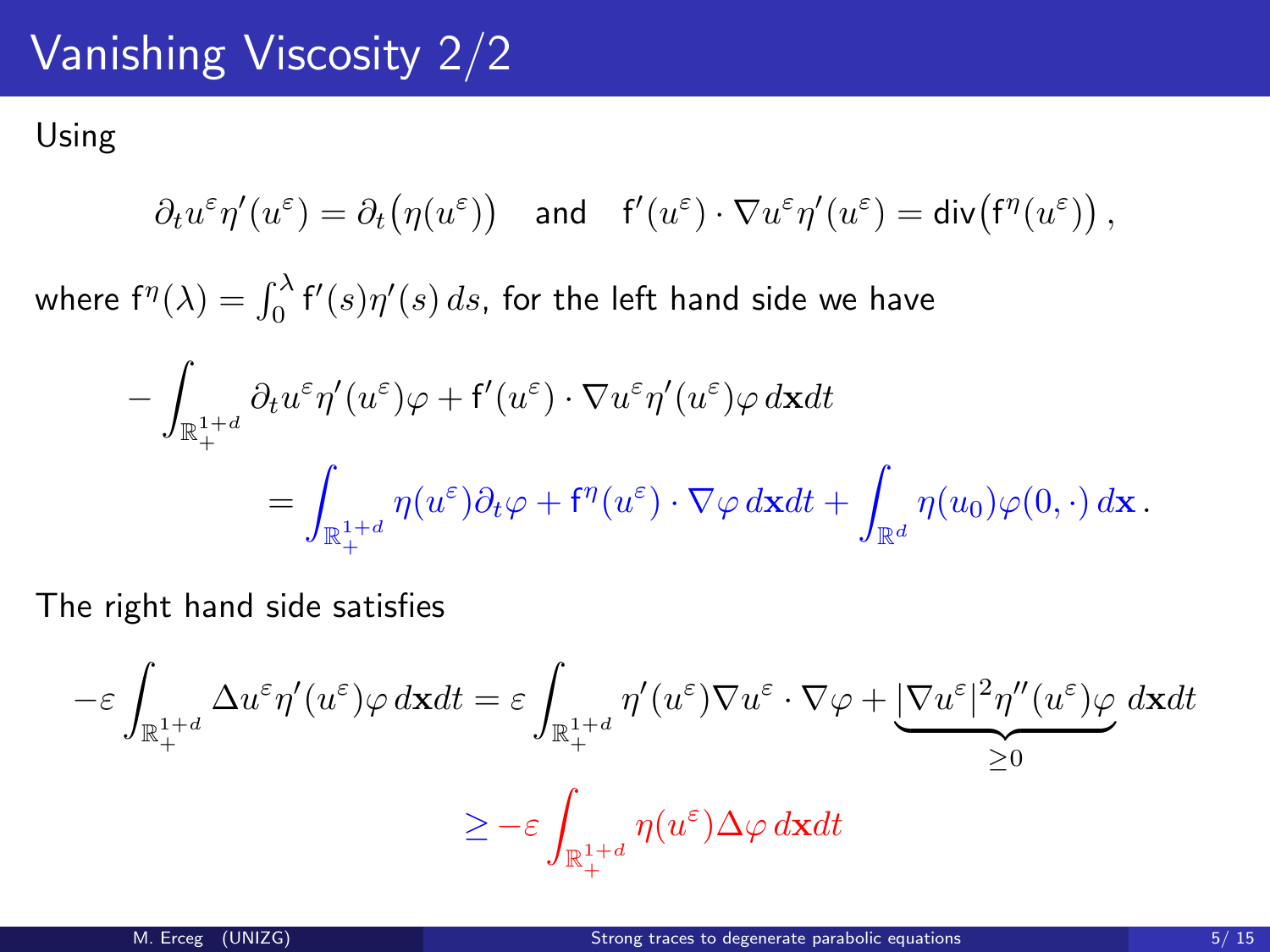## Vanishing Viscosity 2/2

Using

$$
\partial_t u^\varepsilon \eta'(u^\varepsilon) = \partial_t \big( \eta(u^\varepsilon) \big) \quad \text{and} \quad \mathsf{f}'(u^\varepsilon) \cdot \nabla u^\varepsilon \eta'(u^\varepsilon) = \mathsf{div} \big( \mathsf{f}^\eta(u^\varepsilon) \big) \, ,
$$

where  $\mathsf{f}^\eta(\lambda) = \int_0^\lambda \mathsf{f}'(s) \eta'(s) \, ds$ , for the left hand side we have

$$
- \int_{\mathbb{R}^{1+d}_+} \partial_t u^{\varepsilon} \eta'(u^{\varepsilon}) \varphi + \mathsf{f}'(u^{\varepsilon}) \cdot \nabla u^{\varepsilon} \eta'(u^{\varepsilon}) \varphi \, d\mathbf{x} dt = \int_{\mathbb{R}^{1+d}_+} \eta(u^{\varepsilon}) \partial_t \varphi + \mathsf{f}''(u^{\varepsilon}) \cdot \nabla \varphi \, d\mathbf{x} dt + \int_{\mathbb{R}^d} \eta(u_0) \varphi(0, \cdot) \, d\mathbf{x} .
$$

The right hand side satisfies

$$
-\varepsilon\int_{\mathbb{R}^{1+d}_+}\Delta u^\varepsilon \eta'(u^\varepsilon)\varphi\,d\mathbf{x} dt = \varepsilon\int_{\mathbb{R}^{1+d}_+}\eta'(u^\varepsilon)\nabla u^\varepsilon\cdot\nabla\varphi + \underbrace{|\nabla u^\varepsilon|^2\eta''(u^\varepsilon)\varphi}_{\geq 0}\,d\mathbf{x} dt
$$
  

$$
\geq -\varepsilon\int_{\mathbb{R}^{1+d}_+}\eta(u^\varepsilon)\Delta\varphi\,d\mathbf{x} dt \stackrel{\varepsilon\to 0}{\longrightarrow} 0
$$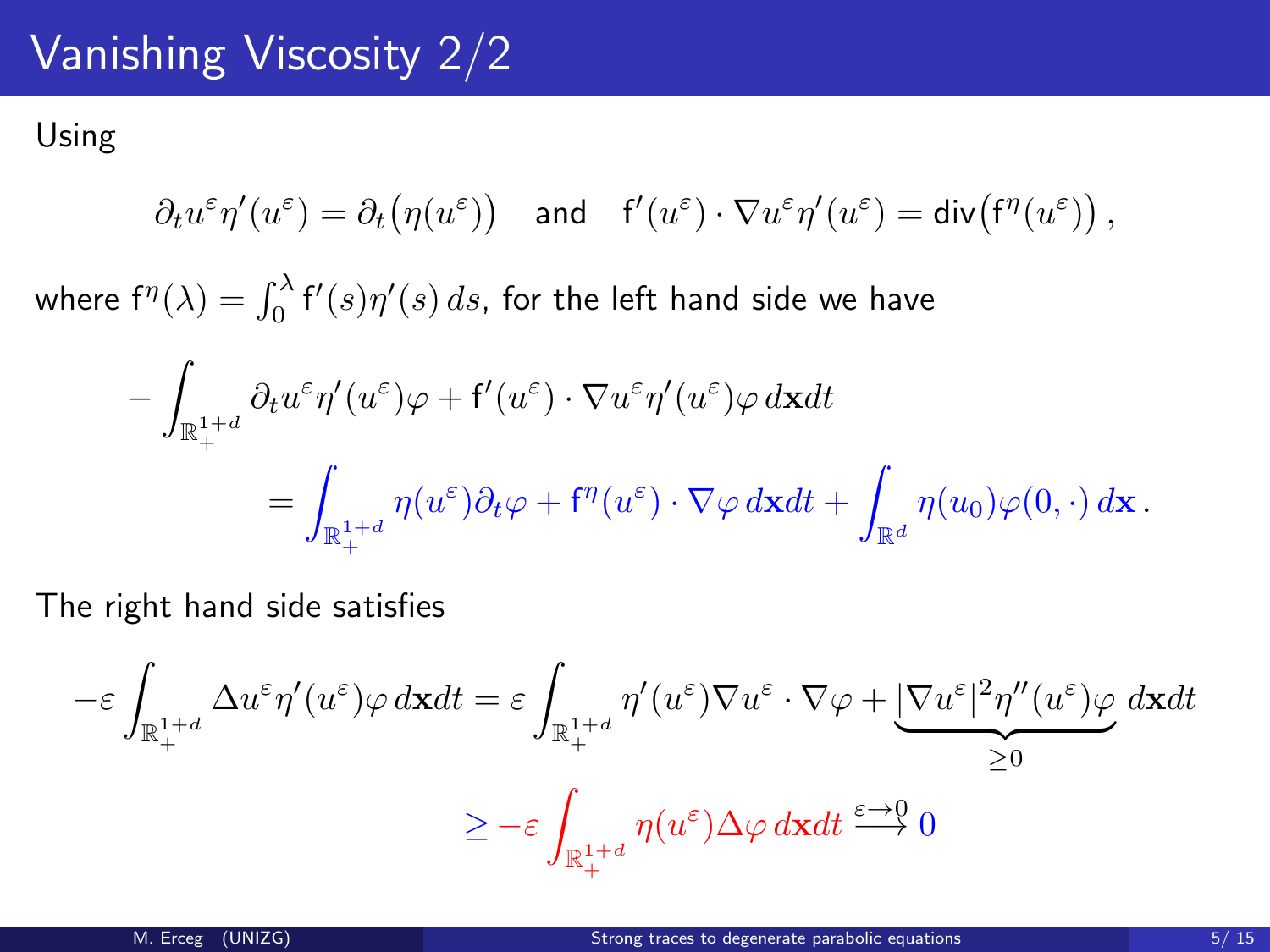$$
\begin{cases} \partial_t u + \operatorname{div}_{\mathbf{x}} f(u) = 0 & \text{in } \mathbb{R}^{d+1} := \mathbb{R}^+ \times \mathbb{R}^d, \\ u|_{t=0} = u_0 \in L^\infty(\mathbb{R}^d). \end{cases}
$$

Entropy solutions: u a weak solution and s.t.  $\forall \eta \in C(\mathbb{R})$  convex and  $\forall \varphi \in C_c^{\infty}(\mathbb{R}^{1+d}), \varphi \geq 0,$ Z  $\int_{\mathbb{R}^{d+1}_+} \eta(u) \varphi_t + \mathsf{f}^\eta(u) \cdot \nabla_\mathbf{x} \varphi \, d\mathbf{x} dt + \int_{\mathbb{R}^{d+1}_+} \eta(u) \varphi_t \, d\mathbf{x} dt + \int_{\mathbb{R}^{d+1}_+} \eta(u) \, d\mathbf{x} dt.$ +  $\int_{\mathbb{R}^d} \eta(u_0)\varphi(0,\cdot)\,d\mathbf{x} \geq 0$ ,

here  $f^{\eta}(\lambda) = \int_0^{\lambda} f' \eta' ds$  is an entropy-flux.

- $\eta$  is called (mathematical) entropy ( $-\eta$  corresponds to physical entropy)
- The above inequality is due to the fact that the physical entropy has a tendency to increase in time, i.e. the mathematical entropy decreases in time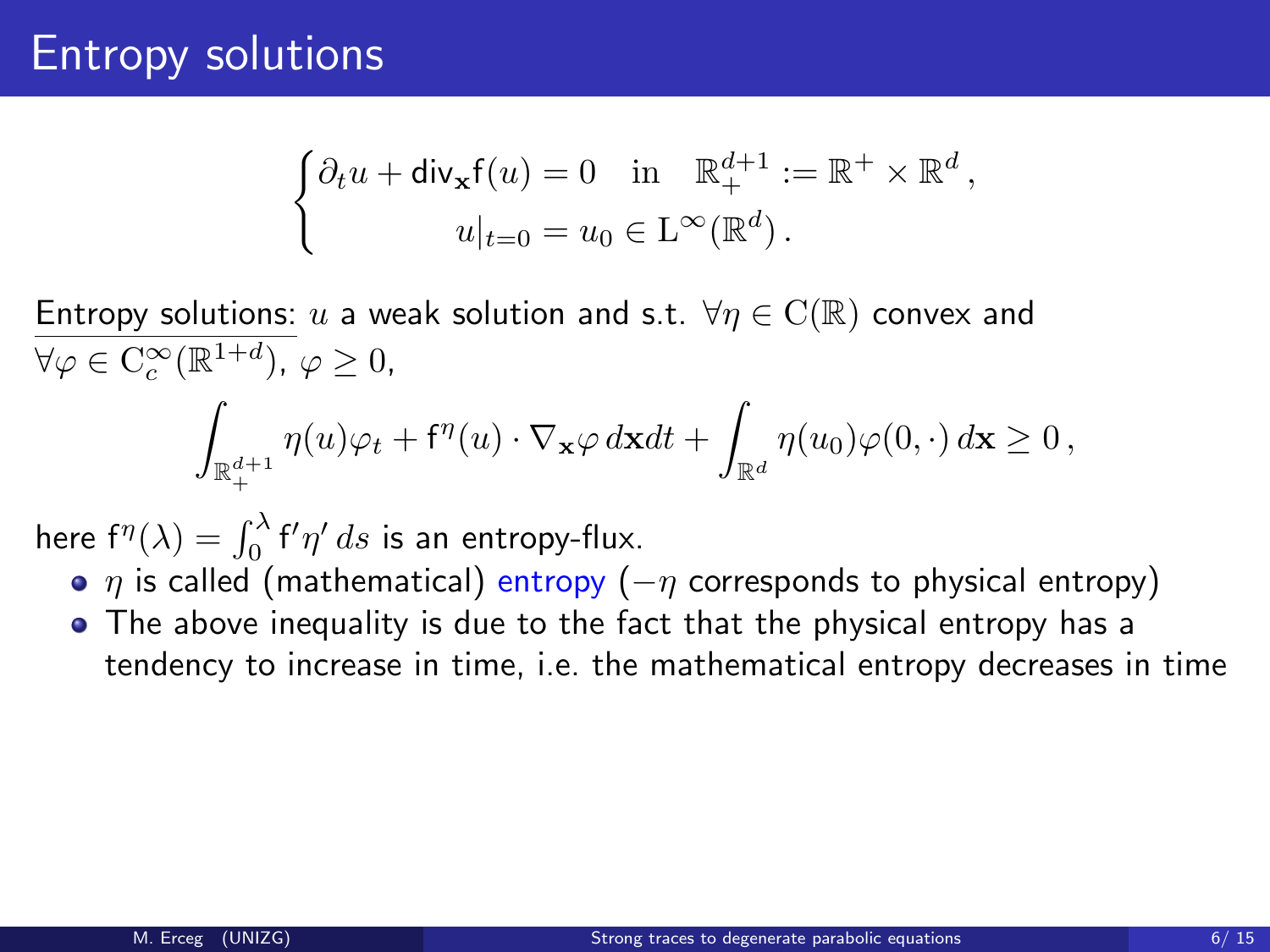$$
\begin{cases} \partial_t u + \operatorname{div}_{\mathbf{x}} f(u) = 0 & \text{in } \mathbb{R}^{d+1}_+ := \mathbb{R}^+ \times \mathbb{R}^d, \\ u|_{t=0} = u_0 \in \mathcal{L}^\infty(\mathbb{R}^d). \end{cases}
$$

Entropy solutions: (Kružkov)  $u \in L^{\infty}(\mathbb{R}^{d+1}_+)$  s.t.  $\forall \lambda \in \mathbb{R}$  and  $\forall \varphi \in C_c^{\infty}(\mathbb{R}^{1+d})$ ,  $\varphi \geq 0$ ,

$$
\int_{\mathbb{R}^{d+1}_+} |u-\lambda|\varphi_t + \mathrm{sgn}(u-\lambda)(f(u)-f(\lambda))\cdot\nabla_{\mathbf{x}}\varphi\,d\mathbf{x}dt + \int_{\mathbb{R}^d} |u_0-\lambda|\varphi(0,\cdot)\,d\mathbf{x}\geq 0\,.
$$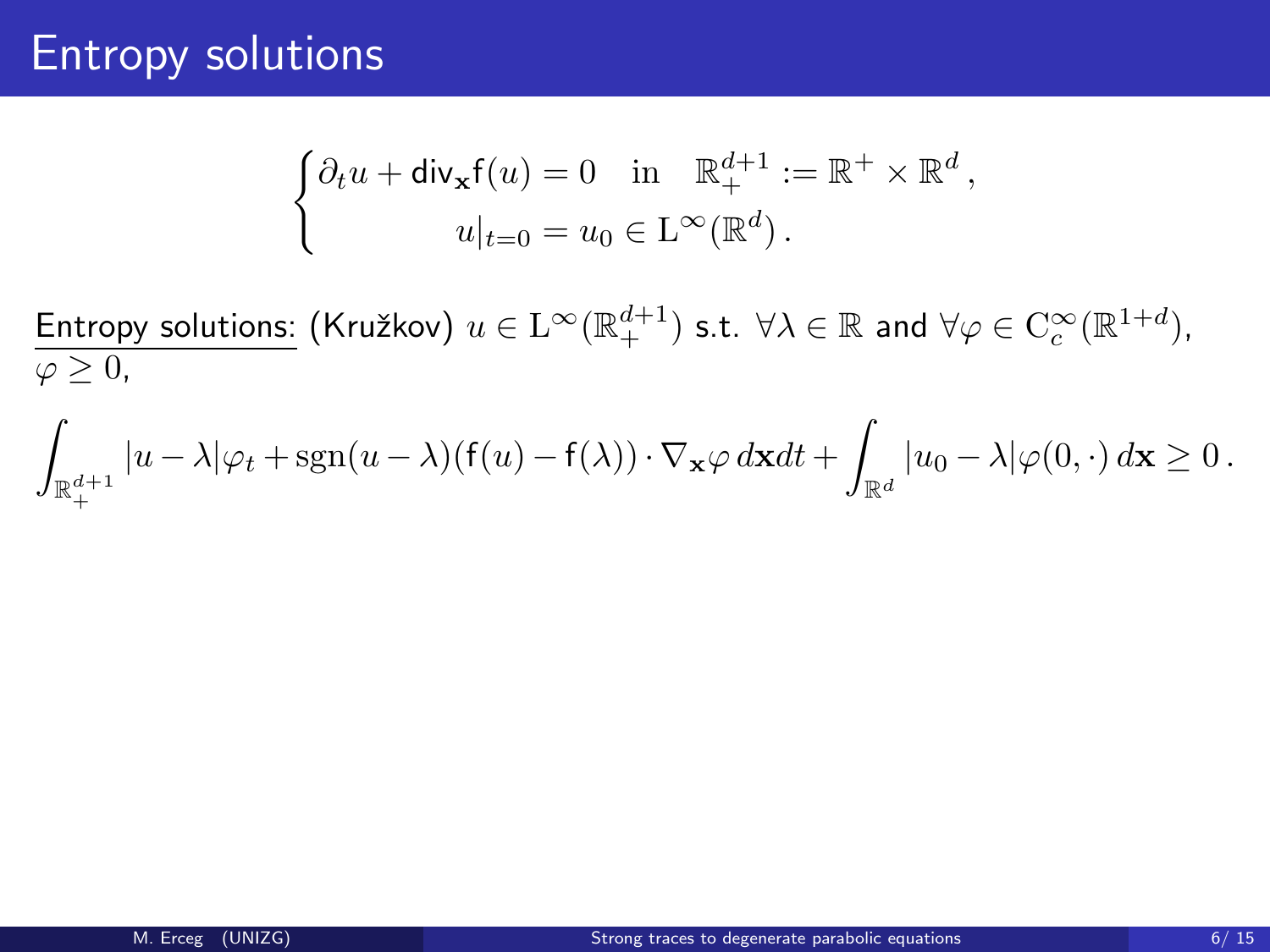$$
\begin{cases} \partial_t u + \operatorname{div}_{\mathbf{x}} f(u) = 0 & \text{in } \mathbb{R}^{d+1}_+ := \mathbb{R}^+ \times \mathbb{R}^d, \\ u|_{t=0} = u_0 \in L^\infty(\mathbb{R}^d). \end{cases}
$$

Entropy solutions:  $(Kružkov) u \in L^{\infty}(\mathbb{R}^{d+1}_+)$  s.t.  $\forall \lambda \in \mathbb{R}$  and  $\forall \varphi \in C^{\infty}_c(\mathbb{R}^{1+d})$ ,  $\overline{\varphi \geq 0}$ ,

$$
\int_{\mathbb{R}^{d+1}_+} |u-\lambda|\varphi_t + \operatorname{sgn}(u-\lambda)(\mathsf{f}(u)-\mathsf{f}(\lambda))\cdot \nabla_{\mathbf{x}}\varphi\,d\mathbf{x} dt + \int_{\mathbb{R}^d} |u_0-\lambda|\varphi(0,\cdot)\,d\mathbf{x} \geq 0\,.
$$

$$
\lambda = \|u\|_{L^{\infty}} \implies \int_{\mathbb{R}_{+}^{d+1}} u\varphi_t + f(u) \cdot \nabla_{\mathbf{x}} \varphi \, d\mathbf{x} dt + \int_{\mathbb{R}^d} u_0 \varphi(0, \cdot) \, d\mathbf{x} \ge 0
$$

$$
\lambda = -\|u\|_{L^{\infty}} \implies -\int_{\mathbb{R}_{+}^{d+1}} u\varphi_t + f(u) \cdot \nabla_{\mathbf{x}} \varphi \, d\mathbf{x} dt - \int_{\mathbb{R}^d} u_0 \varphi(0, \cdot) \, d\mathbf{x} \ge 0
$$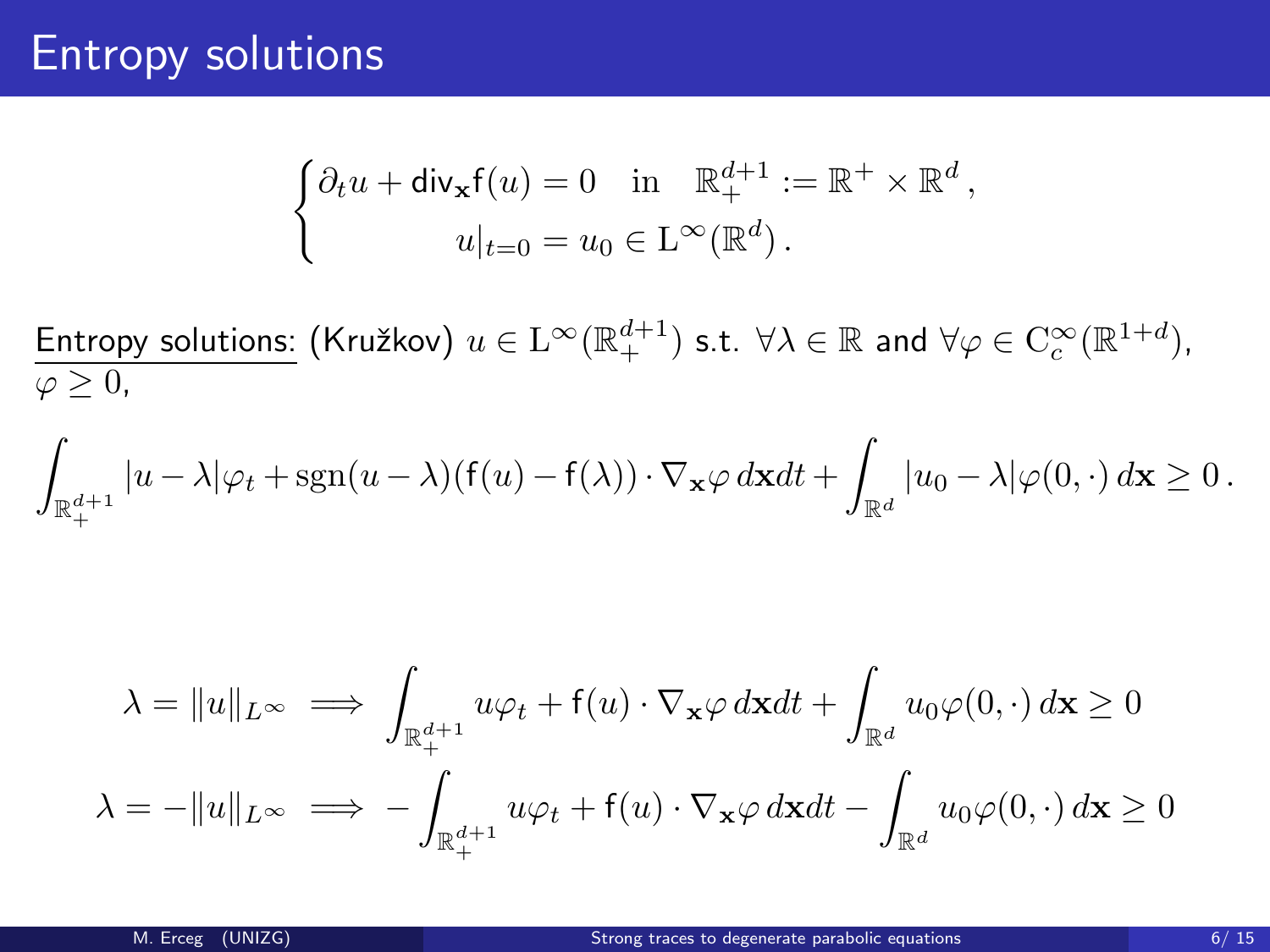$$
\begin{cases} \partial_t u + \operatorname{div}_{\mathbf{x}} f(u) = 0 & \text{in } \mathbb{R}^{d+1} := \mathbb{R}^+ \times \mathbb{R}^d, \\ u|_{t=0} = u_0 \in \mathcal{L}^\infty(\mathbb{R}^d). \end{cases}
$$

Entropy solutions: (Kružkov)  $u \in L^{\infty}(\mathbb{R}^{d+1}_+)$  s.t.  $\forall \lambda \in \mathbb{R}$  and  $\forall \varphi \in C_c^{\infty}(\mathbb{R}^{1+d})$ ,  $\varphi \geq 0$ ,

$$
\int_{\mathbb{R}^{d+1}_+} |u-\lambda|\varphi_t + \mathrm{sgn}(u-\lambda)(f(u)-f(\lambda))\cdot\nabla_{\mathbf{x}}\varphi\,d\mathbf{x}dt + \int_{\mathbb{R}^d} |u_0-\lambda|\varphi(0,\cdot)\,d\mathbf{x}\geq 0\,.
$$

Kružkov (1970): existence and uniqueness of entropy solutions for smooth heterogeneous fluxes f.

• Existence: vanishing viscosity method; Uniqueness: method of doubling variables

Panov (2010): existence of entropy solutions for non-smooth heterogeneous fluxes under non-degeneracy assumptions

 $\bullet$   $u_n$  solution for the regularised flux  $f_n$ , and apply a compactness result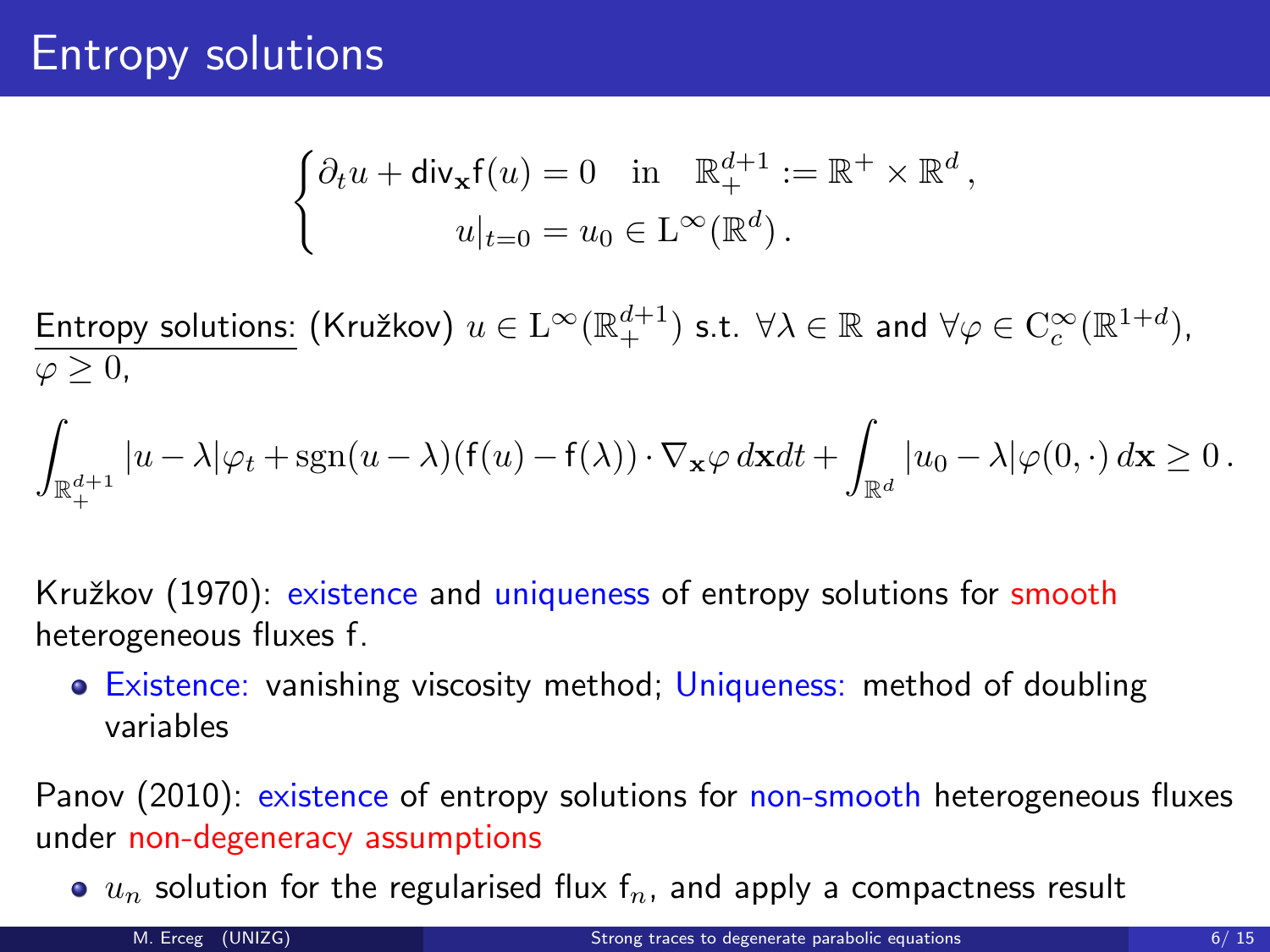$$
\begin{cases} \partial_t u + \operatorname{div}_{\mathbf{x}} f(u) = 0 & \text{in } \mathbb{R}^{d+1} := \mathbb{R}^+ \times \mathbb{R}^d, \\ u|_{t=0} = u_0 \in L^\infty(\mathbb{R}^d). \end{cases}
$$

 $\forall \lambda \in \mathbb{R}$  and  $\forall \varphi \in \mathrm{C}_c^\infty(\mathbb{R}^{1+d}), \, \varphi \geq 0$ : Z  $\int_{\mathbb{R}^{d+1}} |u-\lambda|\varphi_t+\text{sgn}(u-\lambda)(\mathsf{f}(u)-\mathsf{f}(\lambda))\cdot \nabla_{\mathbf{x}}\varphi\,d\mathbf{x}dt+\int_{\mathbb{R}^{d+1}}|\mathcal{F}(\mathbf{x})-u(\mathbf{x})|$ +  $\int_{\mathbb{R}^d} |u_0 - \lambda| \varphi(0, \cdot) \, d\mathbf{x} \geq 0$  .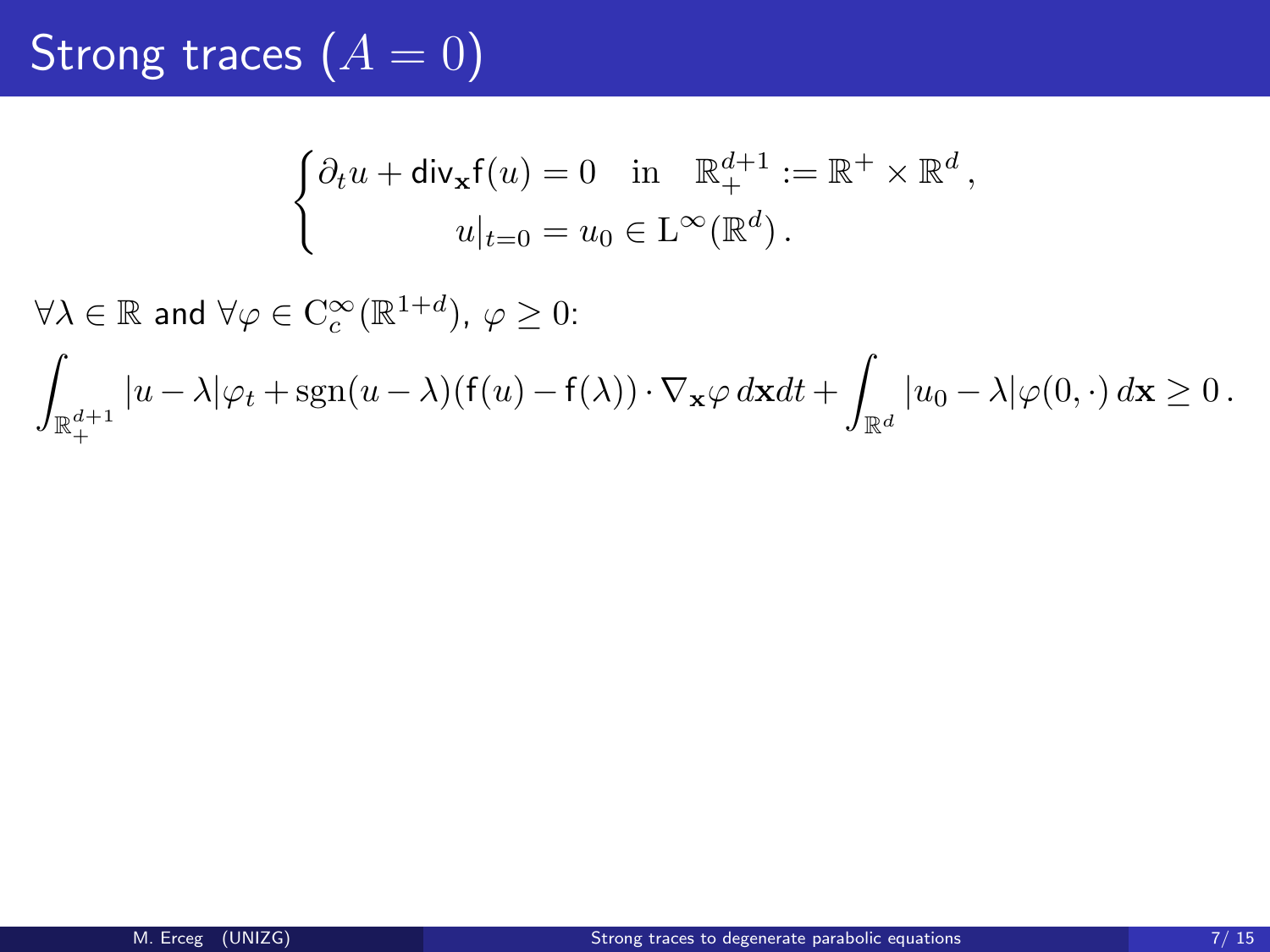$$
\begin{cases} \partial_t u + \operatorname{div}_{\mathbf{x}} f(u) = 0 & \text{in } \mathbb{R}^{d+1}_+ := \mathbb{R}^+ \times \mathbb{R}^d, \\ u|_{t=0} = u_0 \in \mathcal{L}^\infty(\mathbb{R}^d). \end{cases}
$$

 $\forall \lambda \in \mathbb{R}$  and  $\forall \varphi \in \mathrm{C}_c^\infty(\mathbb{R}^{1+d}), \, \varphi \geq 0$ : Z  $\mathbb{R}^{d+1}_+$  $|u - \lambda| \varphi_t + \text{sgn}(u - \lambda)(f(u) - f(\lambda)) \cdot \nabla_{\mathbf{x}} \varphi \, d\mathbf{x} \, dt +$  $\int_{\mathbb{R}^d} |u_0 - \lambda| \varphi(0, \cdot) \, d\mathbf{x} \geq 0$  .

### ⇐⇒

$$
\begin{array}{lll} \left(\text{a.e. }\lambda\in\mathbb{R}\right) & & \partial_t|u-\lambda|+\text{div}_{\mathbf{x}}\Big(\text{sgn}(u-\lambda)\big(\mathsf{f}(u)-\mathsf{f}(\lambda)\big)\Big)\leq 0 & \text{in} & \mathcal{D}'(\mathbb{R}^{d+1}_+)\,,\\ & & \text{ess}\lim_{t\rightarrow 0^+}u(t,\cdot)=u_0 & \text{in} & \mathrm{L}^1_{\mathrm{loc}}(\mathbb{R}^d)\,. \end{array}
$$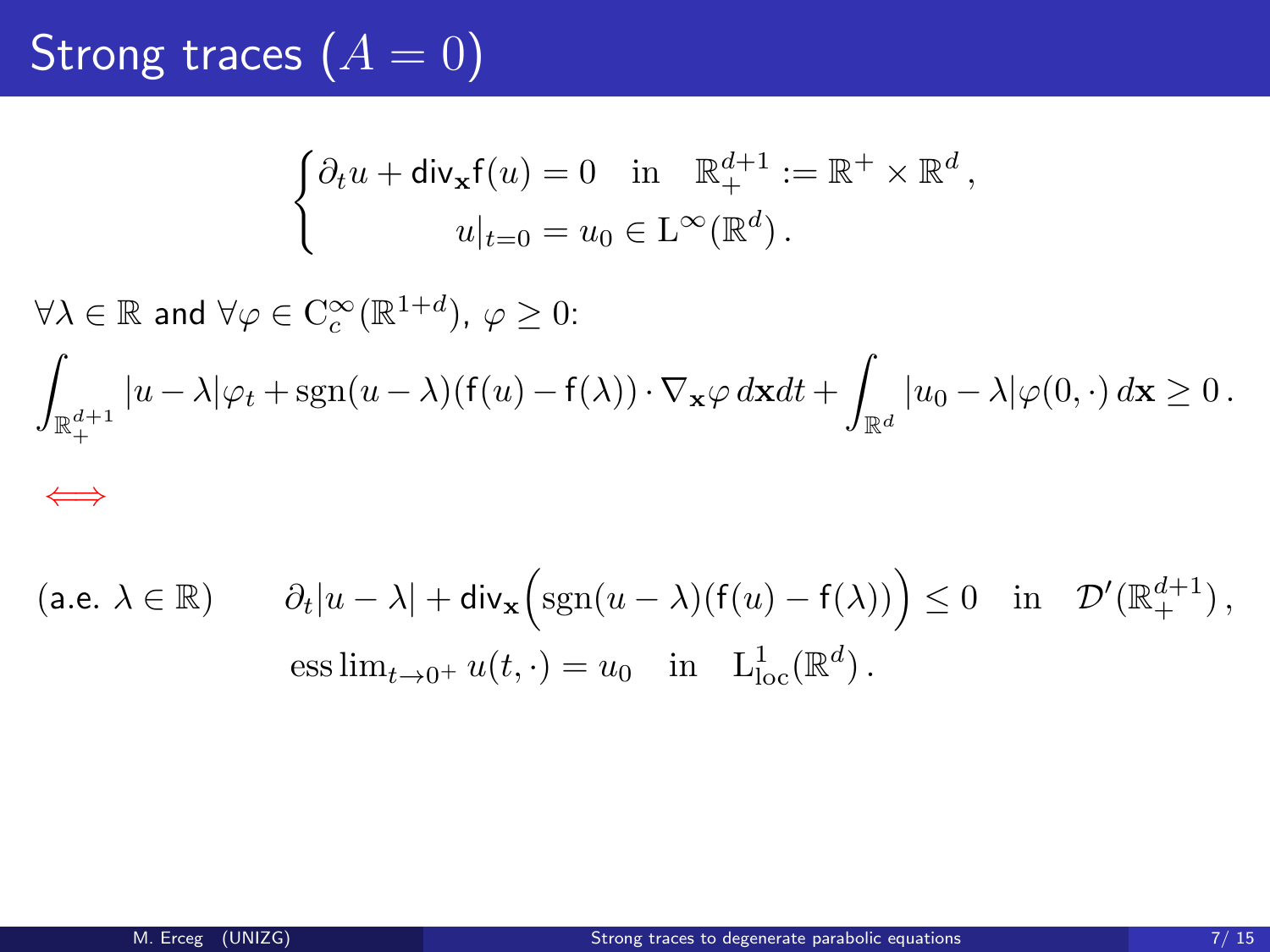$$
\begin{cases} \partial_t u + \operatorname{div}_{\mathbf{x}} f(u) = 0 & \text{in } \mathbb{R}^{d+1} := \mathbb{R}^+ \times \mathbb{R}^d, \\ u|_{t=0} = u_0 \in L^\infty(\mathbb{R}^d). \end{cases}
$$

$$
\begin{array}{ll} \left(\text{a.e. }\lambda\in\mathbb{R}\right) & \quad \partial_t|u-\lambda|+\text{div}_\mathbf{x}\Big(\text{sgn}(u-\lambda)(\mathsf{f}(u)-\mathsf{f}(\lambda))\Big)\leq 0 & \text{in}\quad \mathcal{D}'(\mathbb{R}^{d+1}_+)\,,\\[1.5ex] & \quad \ \text{ess}\lim_{t\to 0^+}u(t,\cdot)=u_0 & \text{in}\quad \mathrm{L}^1_\mathrm{loc}(\mathbb{R}^d)\,. & \text{strong trace} \end{array}
$$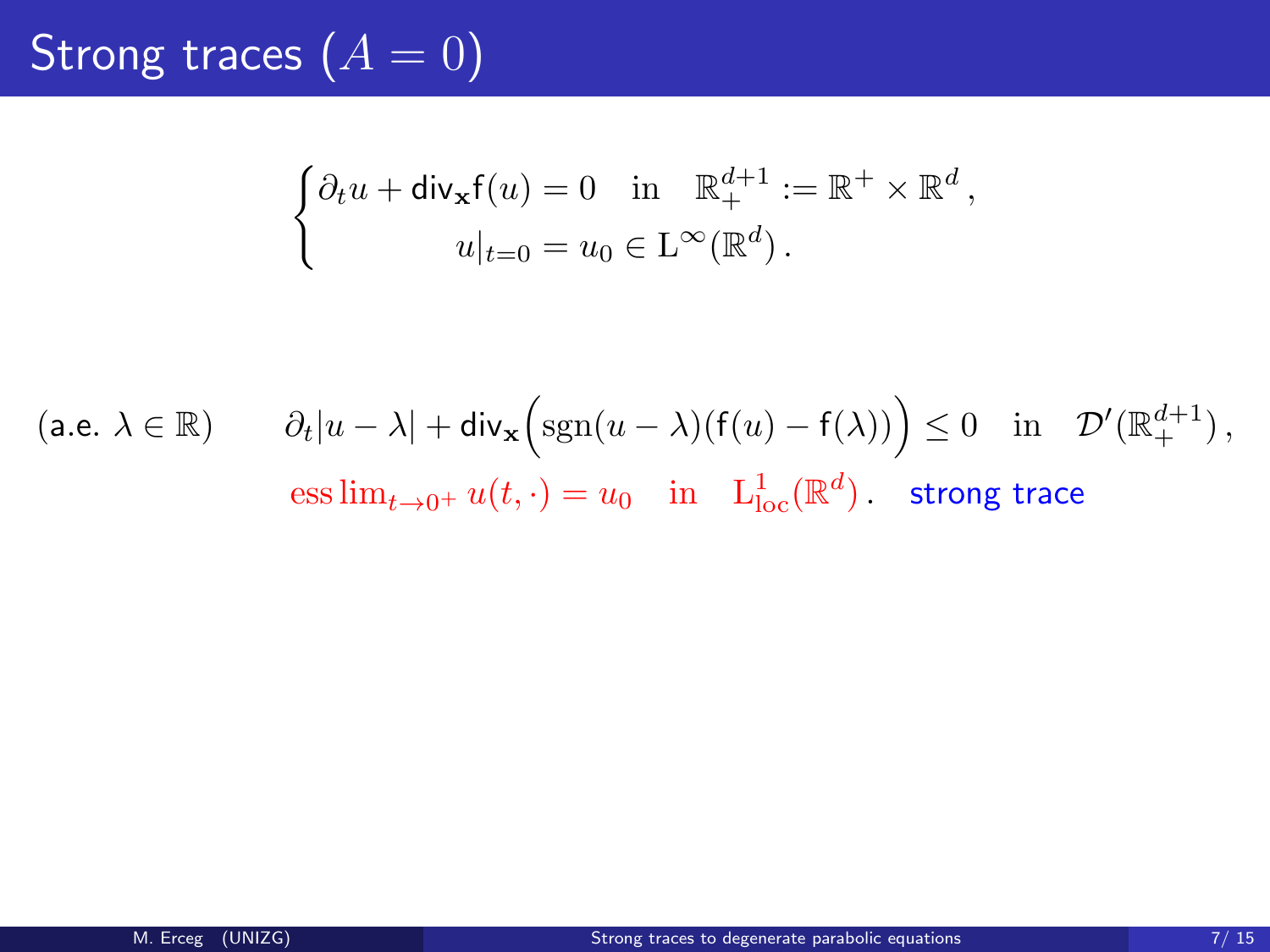$$
\begin{cases} \partial_t u + \operatorname{div}_{\mathbf{x}} f(u) = 0 & \text{in } \mathbb{R}^{d+1}_+ := \mathbb{R}^+ \times \mathbb{R}^d, \\ u|_{t=0} = u_0 \in \mathcal{L}^\infty(\mathbb{R}^d). \end{cases}
$$

$$
\begin{array}{ll} \left(\text{a.e. }\lambda\in\mathbb{R}\right) & \quad\partial_t|u-\lambda|+\hbox{div}_{\mathbf{x}}\Big(\hbox{sgn}(u-\lambda)\big(\mathsf{f}(u)-\mathsf{f}(\lambda)\big)\Big)\leq 0\quad\hbox{in}\quad\mathcal{D}'(\mathbb{R}^{d+1}_+)\,,\\[1.5ex] & \quad\hbox{ess}\lim_{t\to 0^+}u(t,\cdot)=u_0\quad\hbox{in}\quad\mathcal{L}^1_{\rm loc}(\mathbb{R}^d)\,. \quad\hbox{strong trace} \end{array}
$$

- Vasseur (2001): existence of strong traces for entropy solutions for smooth fluxes f and with a non-degeneracy condition
- Panov (2005, 2007): existence of strong traces for entropy solutions (without non-degeneracy conditions)
- Neves, Panov, Silva (2018): existence of strong traces for entropy solutions for heterogeneous fluxes f and with a non-degeneracy condition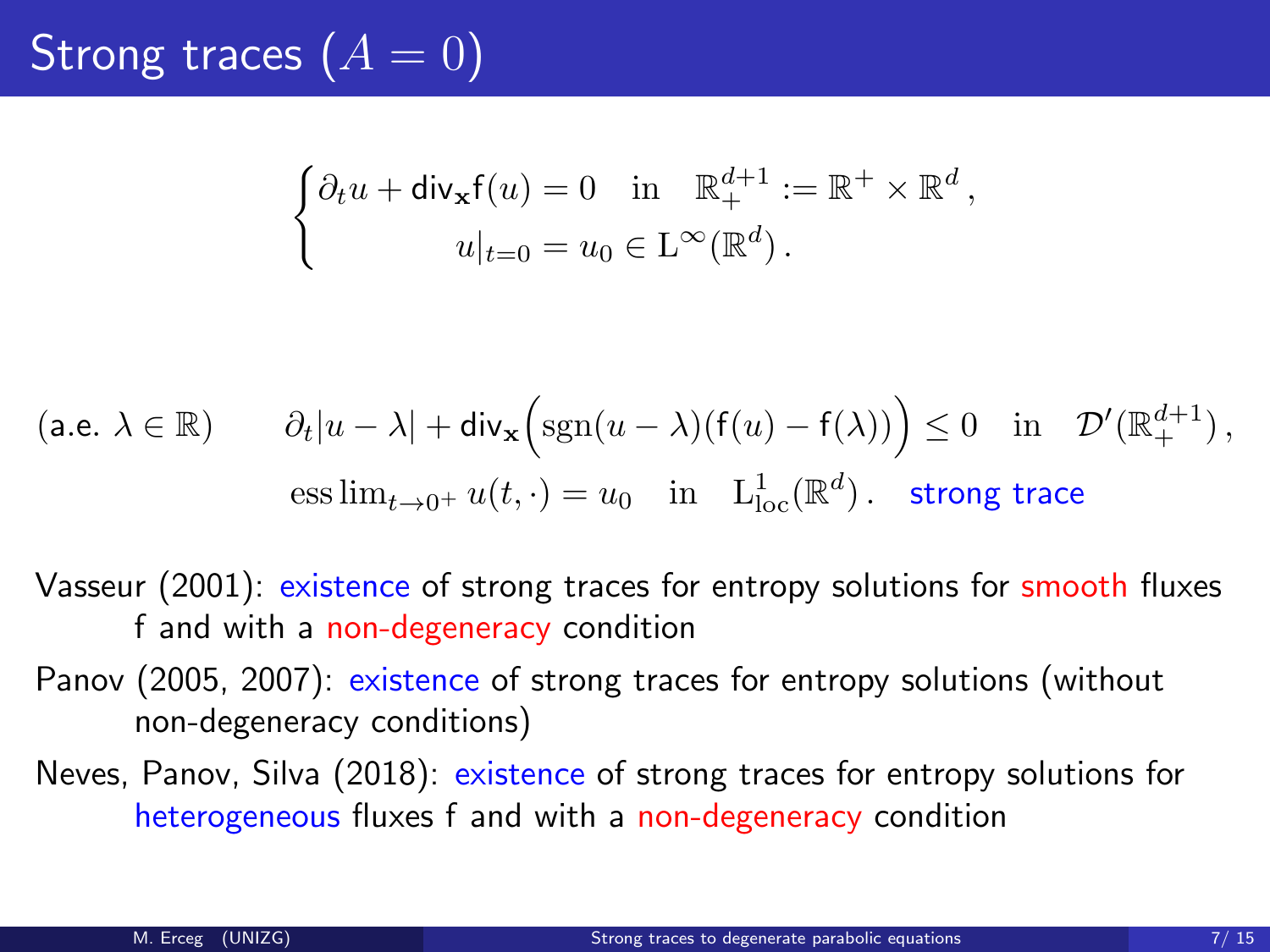$$
\begin{cases} \partial_t u + \operatorname{div}_{\mathbf{x}} f(u) = 0 & \text{in } \mathbb{R}^{d+1}_+ := \mathbb{R}^+ \times \mathbb{R}^d, \\ u|_{t=0} = u_0 \in \mathcal{L}^\infty(\mathbb{R}^d). \end{cases}
$$

$$
\begin{array}{ll} \left(\text{a.e. }\lambda\in\mathbb{R}\right) & \quad \partial_t|u-\lambda|+\hbox{div}_{\mathbf{x}}\Big(\hbox{sgn}(u-\lambda)\big(\mathsf{f}(u)-\mathsf{f}(\lambda)\big)\Big)\leq 0\quad\hbox{in}\quad \mathcal{D}'(\mathbb{R}^{d+1}_+)\,,\\[2mm] & \quad \ \, \mbox{ess}\lim_{t\rightarrow 0^+}u(t,\cdot)=u_0\quad\hbox{in}\quad \mathrm{L}^1_{\mathrm{loc}}(\mathbb{R}^d)\,. \quad \mathrm{strong\ trace} \end{array}
$$

- Vasseur (2001): existence of strong traces for entropy solutions for smooth fluxes f and with a non-degeneracy condition
- Panov (2005, 2007): existence of strong traces for entropy solutions (without non-degeneracy conditions)
- Neves, Panov, Silva (2018): existence of strong traces for entropy solutions for heterogeneous fluxes f and with a non-degeneracy condition

The result does not hold for weak solutions!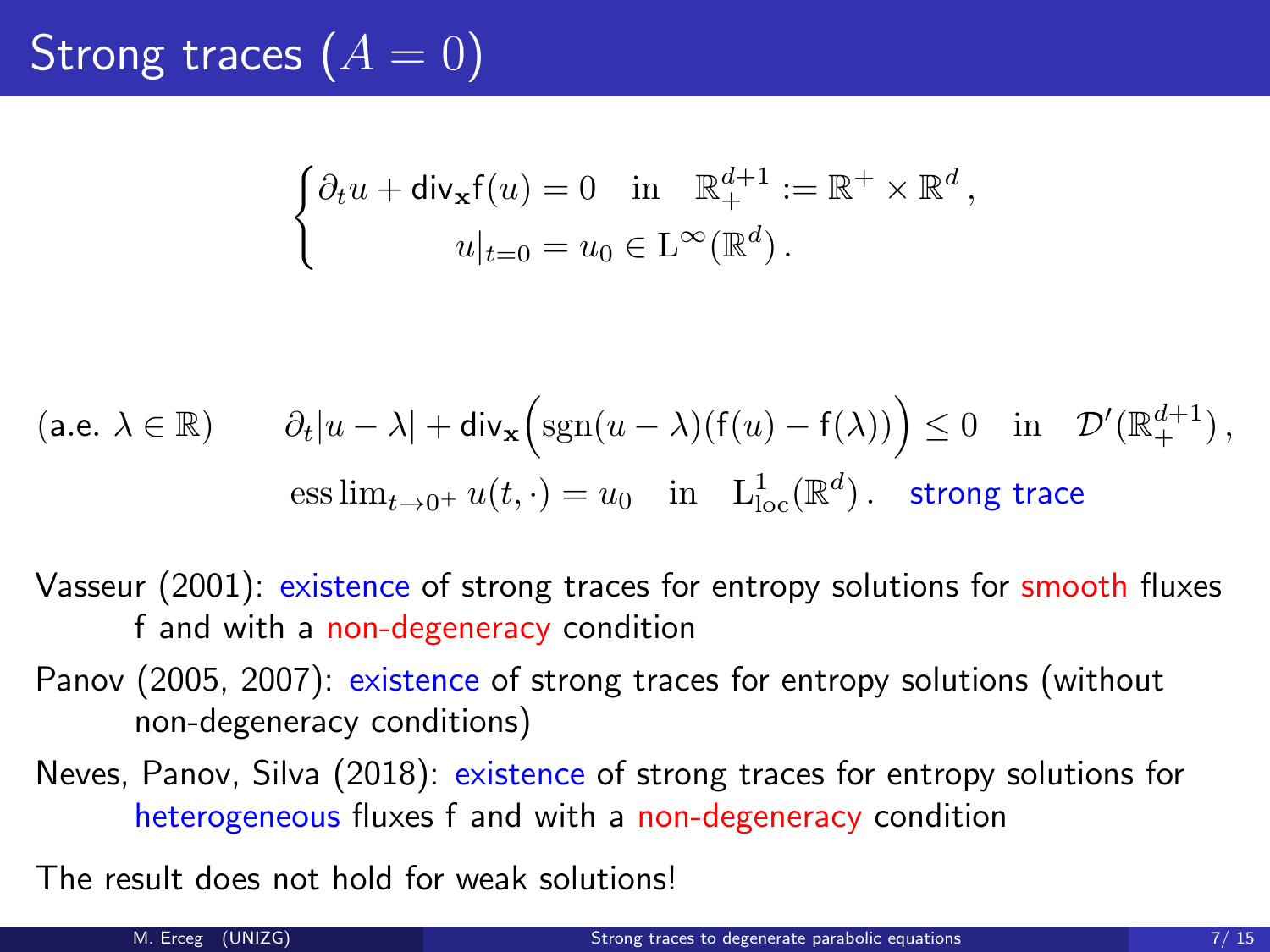## Strong traces  $(A = 0)$  – comments

$$
\partial_t u + \text{div}_{\mathbf{x}} f(u) = 0
$$
 in  $\mathbb{R}^{d+1}_+ := \mathbb{R}^+ \times \mathbb{R}^d$ 

Idea of the proof:

u admits the strong trace  $\iff$ 

$$
u_m(t,\mathbf{x},\mathbf{y}):=u\Big(\frac{t}{m},\frac{\mathbf{x}}{m}+\mathbf{y}\Big)\text{ is precompact in }\mathrm{L}^1_{loc}(\mathbb{R}^{d+1}_+\times\mathbb{R}^d)\,.
$$

Some applications:

• The strong boundary condition in the sense of Bardos, LeRoux, Nédélec for rough initial  $u_0$  and boundary  $u_b$  data:  $(\forall \lambda \in \mathbb{R})$ 

$$
(\operatorname{sgn}(u-\lambda)+\operatorname{sgn}(\lambda-u_b))(f(u)-f(\lambda))\cdot\vec{\nu}\geq 0 \text{ on } \partial\Omega.
$$

- Bürger, Frid, Karlsen (2007): The well-posedness of the initial-boundary problem with zero-flux boundary condition.
- Pfaff, Ulbrich (2015): The optimal control of initial-boundary value problems.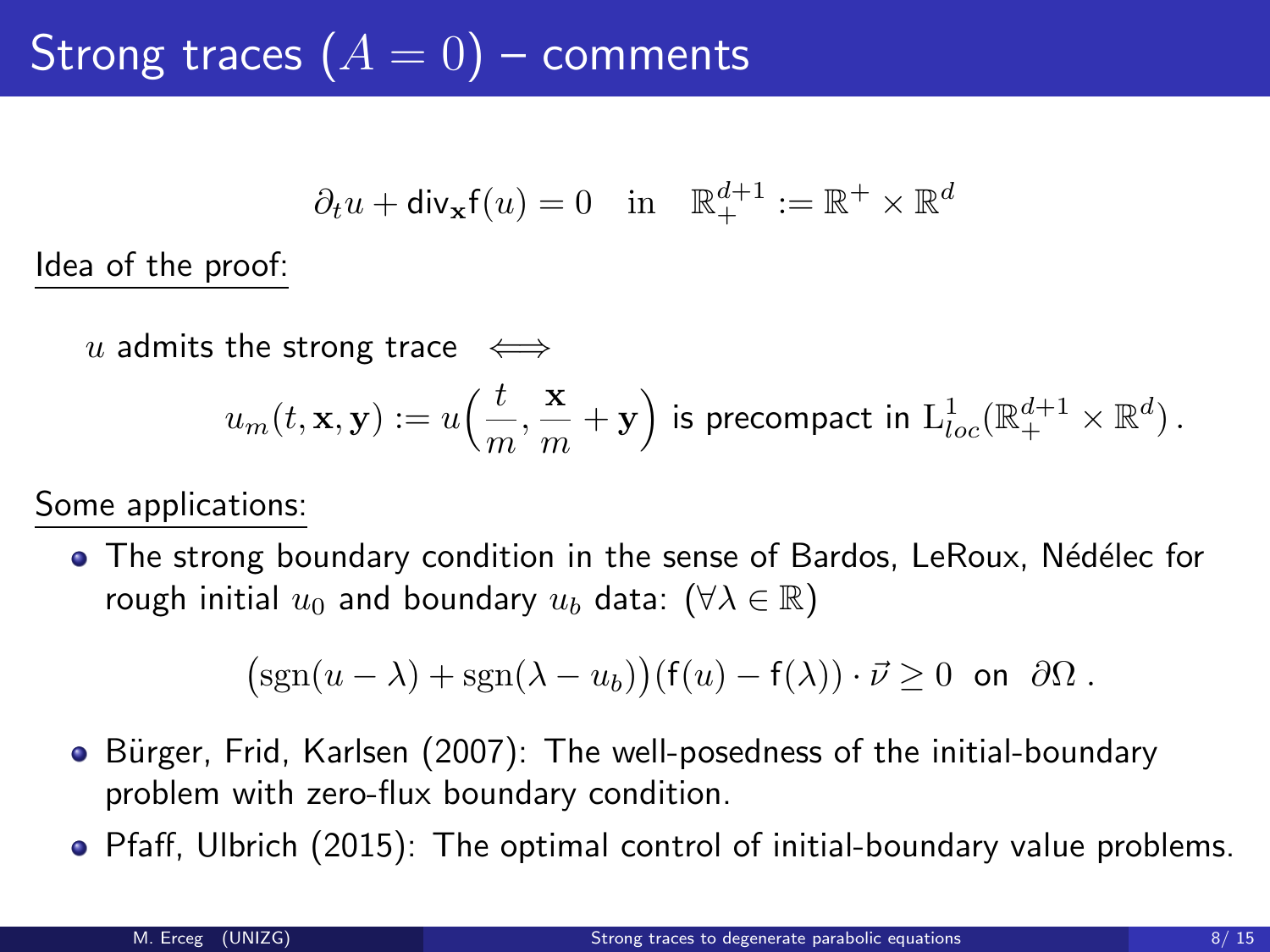$$
\begin{aligned} \text{(DP)} \quad \ \left\{ \begin{aligned} & \partial_t u + \text{div}_{\mathbf{x}} \mathsf{f}(u) = D^2_{\mathbf{x}} \cdot A(u) \quad \text{in} \quad \mathbb{R}^{d+1}_+ \; , \qquad \quad \ \left( \text{div}_{\mathbf{x}} (A'(u) \nabla_{\mathbf{x}} u) \right) \\ & \qquad \qquad u|_{t=0} = u_0 \in \mathcal{L}^\infty(\mathbb{R}^d) \, , \end{aligned} \right. \end{aligned}
$$

where  $\mathsf{f}:\mathbb{R}\to\mathbb{R}^d$ ,  $A:\mathbb{R}\to\mathbb{R}^{d\times d}_{\mathrm{sym}}$ ,  $a:=A'\geq 0$ , and  $u:\mathbb{R}^{d+1}_+\to\mathbb{R}$  unknown.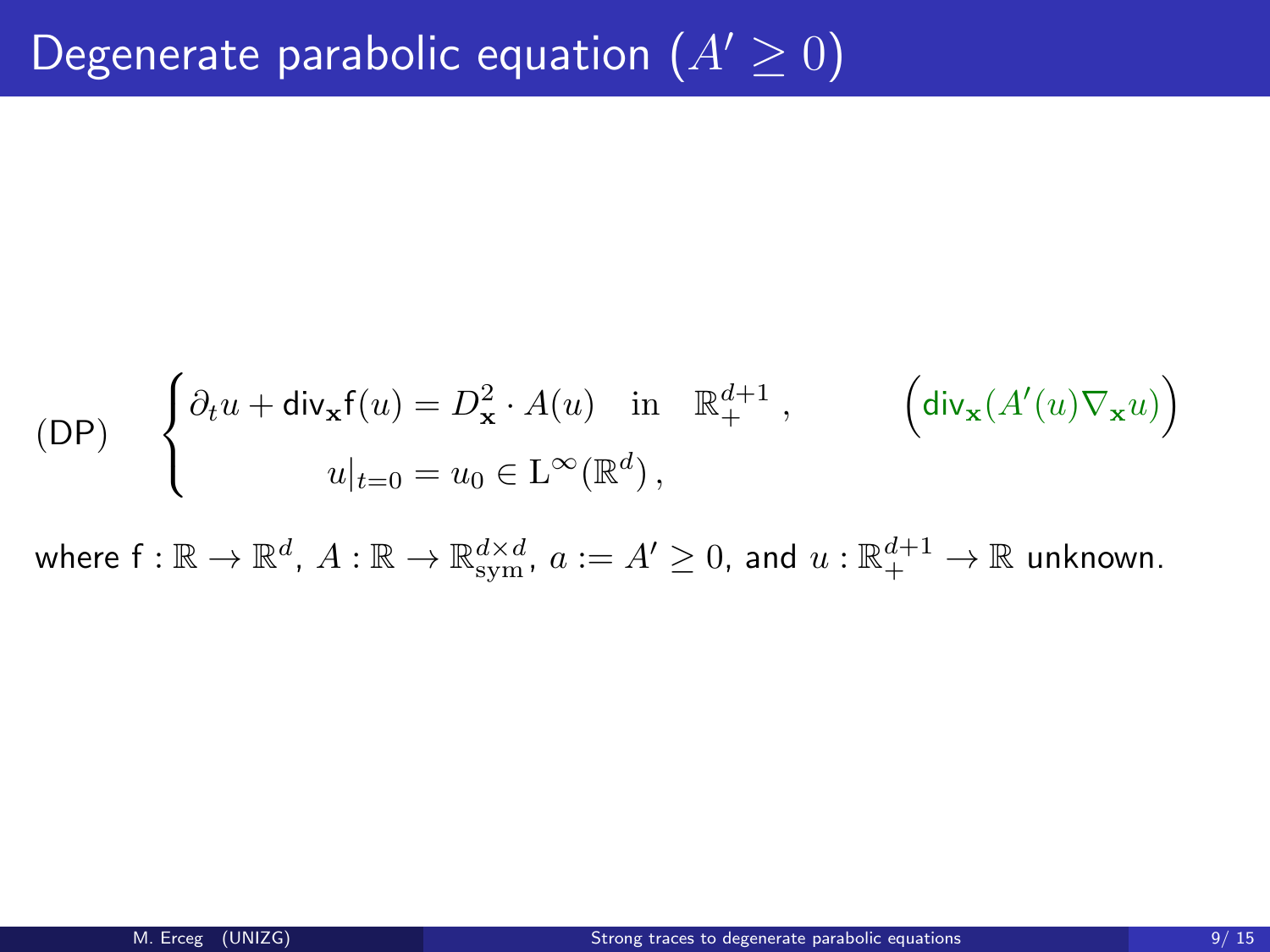## Definition of solutions (kinetic formulation)

$$
\begin{cases}\n\partial_t u + \operatorname{div}_{\mathbf{x}} f(u) = D_{\mathbf{x}}^2 \cdot A(u) & \text{in } \mathbb{R}_+^{d+1}, \\
u|_{t=0} = u_0 \in \mathcal{L}^\infty(\mathbb{R}^d).\n\end{cases}
$$

### Definition

 $u\in\mathrm{L}^{\infty}(\mathbb{R}^{d+1}_+)$  is called a quasi-solution to  $(\mathsf{DP}_1)$  if for a.e.  $\lambda\in\mathbb{R}$ 

$$
\partial_t |u - \lambda| + \text{div}_{\mathbf{x}} \Big( \text{sgn}(u - \lambda) \left( f(u) - f(\lambda) \right) \Big) - D_{\mathbf{x}}^2 \cdot \left[ \text{sgn}(u - \lambda) (A(u) - A(\lambda)) \right] = -\gamma(t, \mathbf{x}, \lambda) ,
$$

holds in  $\mathcal{D}'(\mathbb{R}^{d+1}_+ )$ , where  $\gamma\in\mathrm{C}(\mathbb{R}_\lambda;\mathcal{M}(\mathbb{R}^{d+1}_+))$ .

For  $A = 0$  and  $\gamma \ge 0$  coincides with the previous definition of entropy solutions.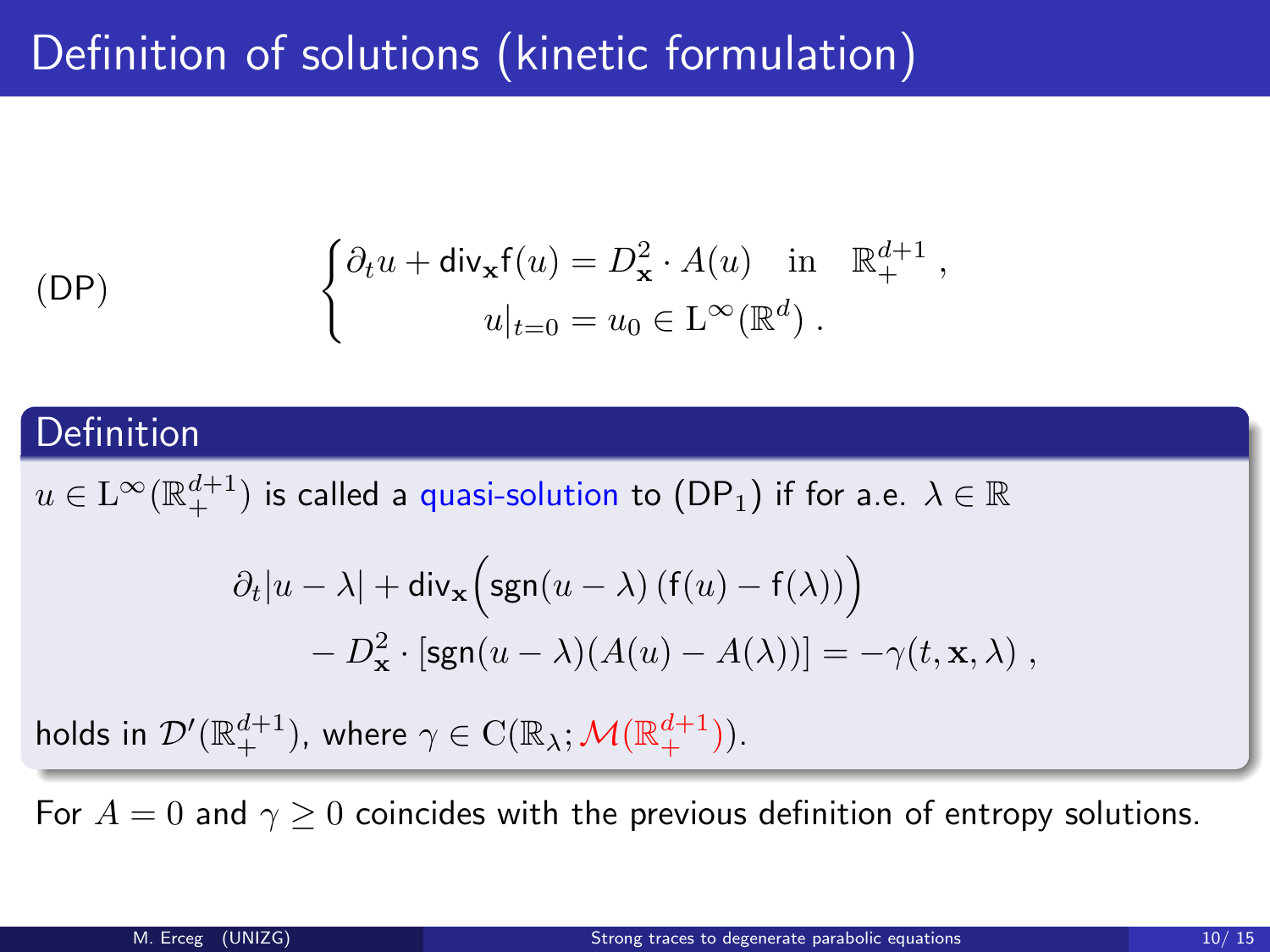## Definition of solutions (kinetic formulation)

$$
\begin{cases}\n\partial_t u + \operatorname{div}_{\mathbf{x}} f(u) = D_{\mathbf{x}}^2 \cdot A(u) & \text{in } \mathbb{R}_+^{d+1}, \\
u|_{t=0} = u_0 \in L^\infty(\mathbb{R}^d).\n\end{cases}
$$

### **Theorem**

If function  $u$  is a bounded quasi-solution to (DP<sub>1</sub>), then the function

$$
h(t,\mathbf{x},\lambda):=\mathrm{sgn}(u(t,\mathbf{x})-\lambda)=-\partial_\lambda|u(t,\mathbf{x})-\lambda|
$$

is a weak solution to the following linear equation:

$$
\partial_t h + \operatorname{div}_{\mathbf{x}} (f' h) - D_{\mathbf{x}}^2 \cdot [A'(\lambda) h] = \partial_{\lambda} \gamma(t, \mathbf{x}, \lambda) .
$$

Lions, Perthame, Tadmor (1994)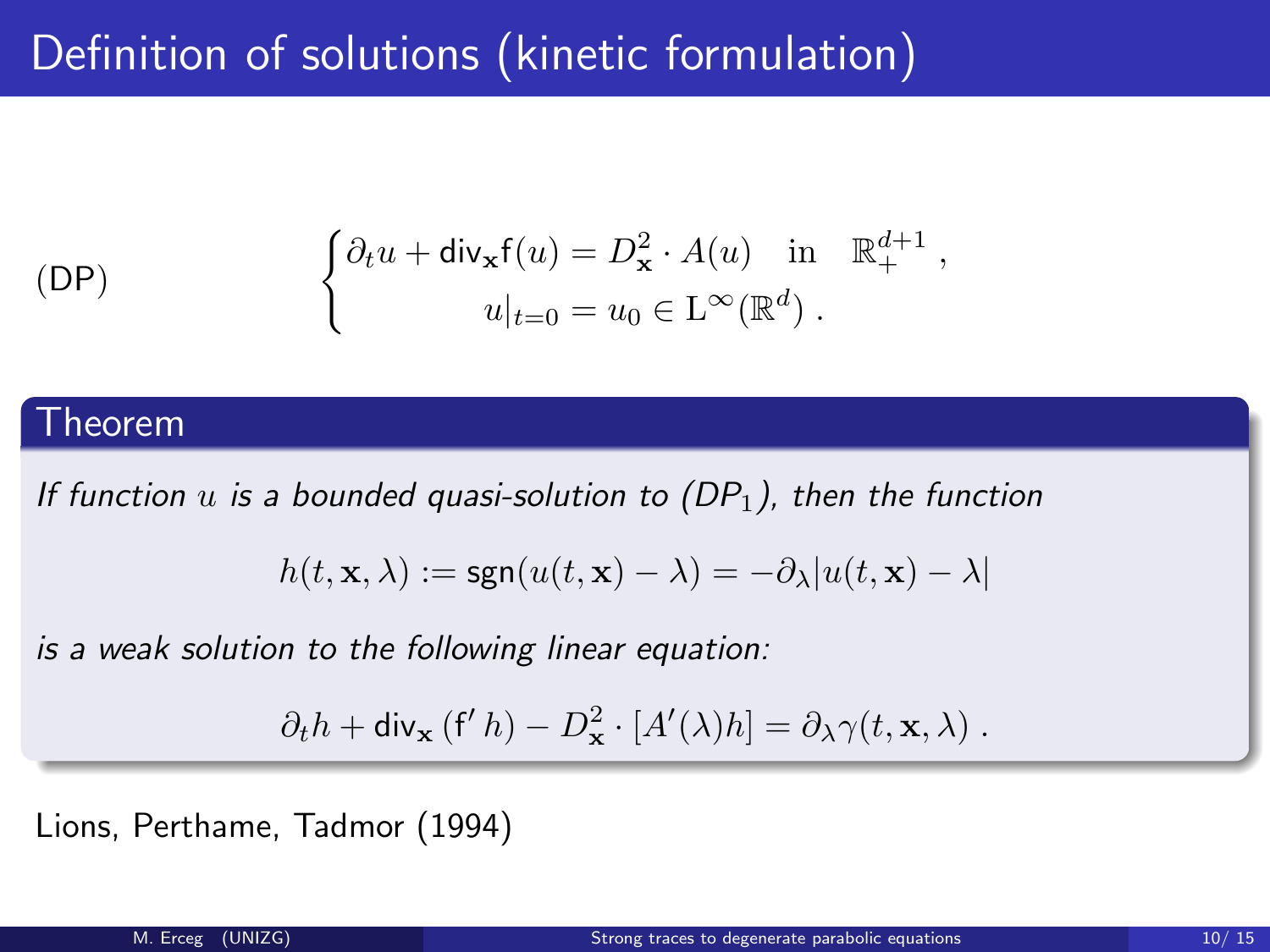## Why quasi-solutions?

### Definition

 $u\in\mathrm{L}^{\infty}(\mathbb{R}^{d+1}_+)$  is called a quasi-solution to  $(\mathsf{DP}_1)$  if for a.e.  $\lambda\in\mathbb{R}$ 

$$
\partial_t |u - \lambda| + \text{div}_{\mathbf{x}} \Big( \text{sgn}(u - \lambda) \left( f(u) - f(\lambda) \right) \Big) - D_{\mathbf{x}}^2 \cdot \left[ \text{sgn}(u - \lambda) (A(u) - A(\lambda)) \right] = -\gamma(t, \mathbf{x}, \lambda) ,
$$

$$
\text{holds in } \mathcal{D}'(\mathbb{R}^{d+1}_+), \text{ where } \gamma \in \mathrm{C}(\mathbb{R}_\lambda; \mathcal{M}(\mathbb{R}^{d+1}_+)).
$$

- The most general class for which we can get the result.
- In the heterogeneous case entropy solutions are also quasi-solutions.
- $\bullet$  If  $u$  is an unbounded entropy solution, then

$$
s_{\alpha,\beta}(u) := \max\{\alpha,\min\{u,\beta\}\}\
$$

is a bounded quasi-solution with

$$
\tilde{\gamma}(t, \mathbf{x}, \lambda) = \gamma(t, \mathbf{x}, s_{\alpha, \beta}(\lambda)) - \frac{1}{2} (\gamma(t, \mathbf{x}, \alpha) + \gamma(t, \mathbf{x}, \beta)).
$$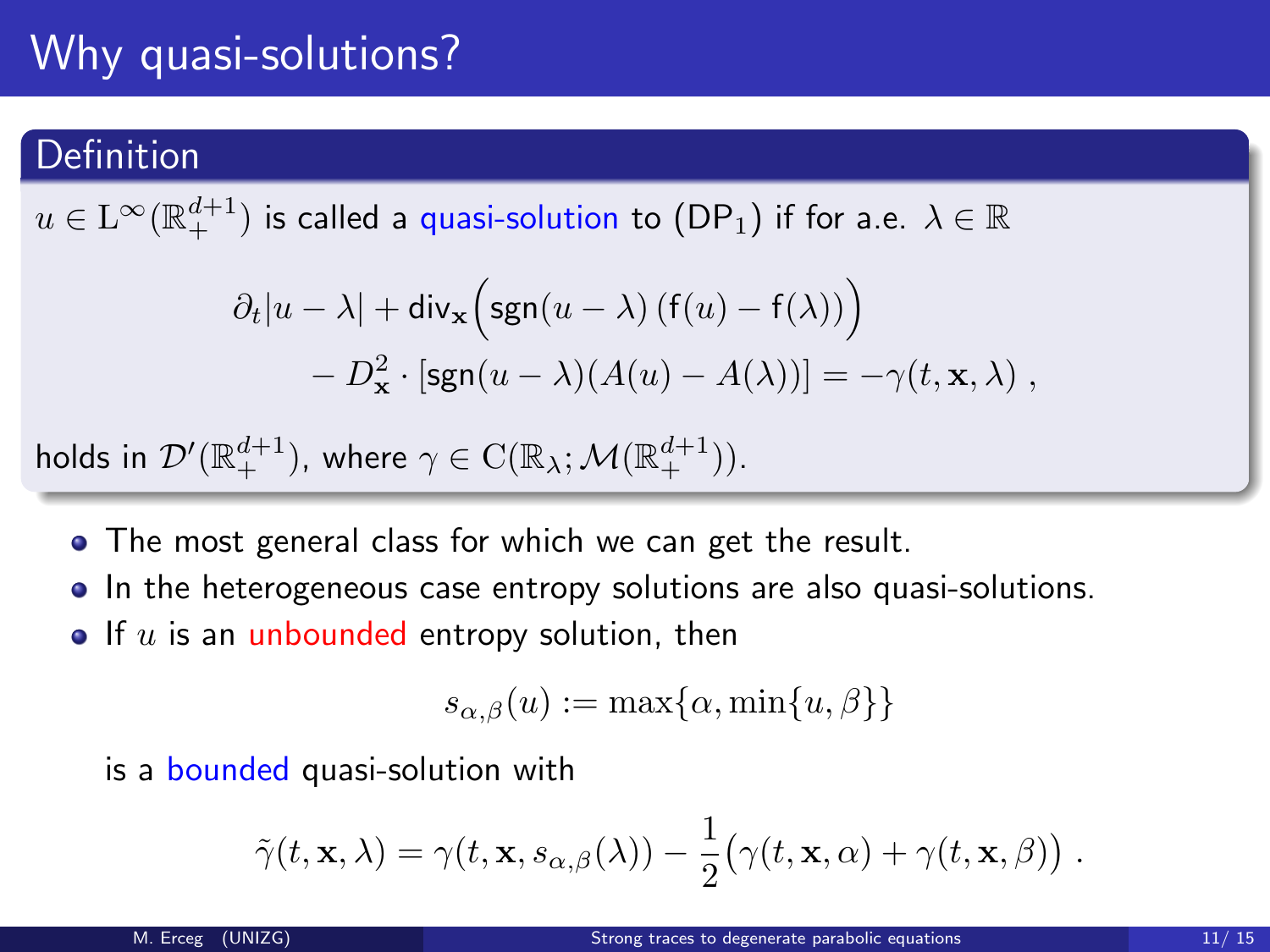## Existence of entropy solutions to (DP)

$$
\begin{cases}\n\partial_t u + \operatorname{div}_{\mathbf{x}} f(u) = D_{\mathbf{x}}^2 \cdot A(u) & \text{in } \mathbb{R}_+^{d+1}, \\
u|_{t=0} = u_0 \in \mathcal{L}^\infty(\mathbb{R}^d).\n\end{cases}
$$

- smooth fluxes
	- Carrillo (1999):  $L^{\infty}$  solutions
	- Chen, Perthame (2003):  $L^1$  solutions
	- Tadmor, Tao (2007): improved regularity under a non-degeneracy condition
	- Graf, Kunzinger, Mitrović (2017): on Riemannian manifolds
- non-smooth fluxes (under a non-degeneracy condition)
	- Sazhenkov (2006), Panov (2009): heterogeneous ultra-parabolic equations, i.e.  $A(\lambda)$  satisfies an ellipticity assumption on a subspace of  $\mathbb{R}^d$  uniformly in  $\lambda$
	- Lazar. Mitrović (2012): the result for heterogeneous ultra-parabolic equations using a velocity averaging approach
	- $\bullet$  Holden, Karlsen, Mitrović, Panov (2009): general but homogeneous  $A$ (in E., Mišur, Mitrović (submitted) a similar result via velocity averaging approach)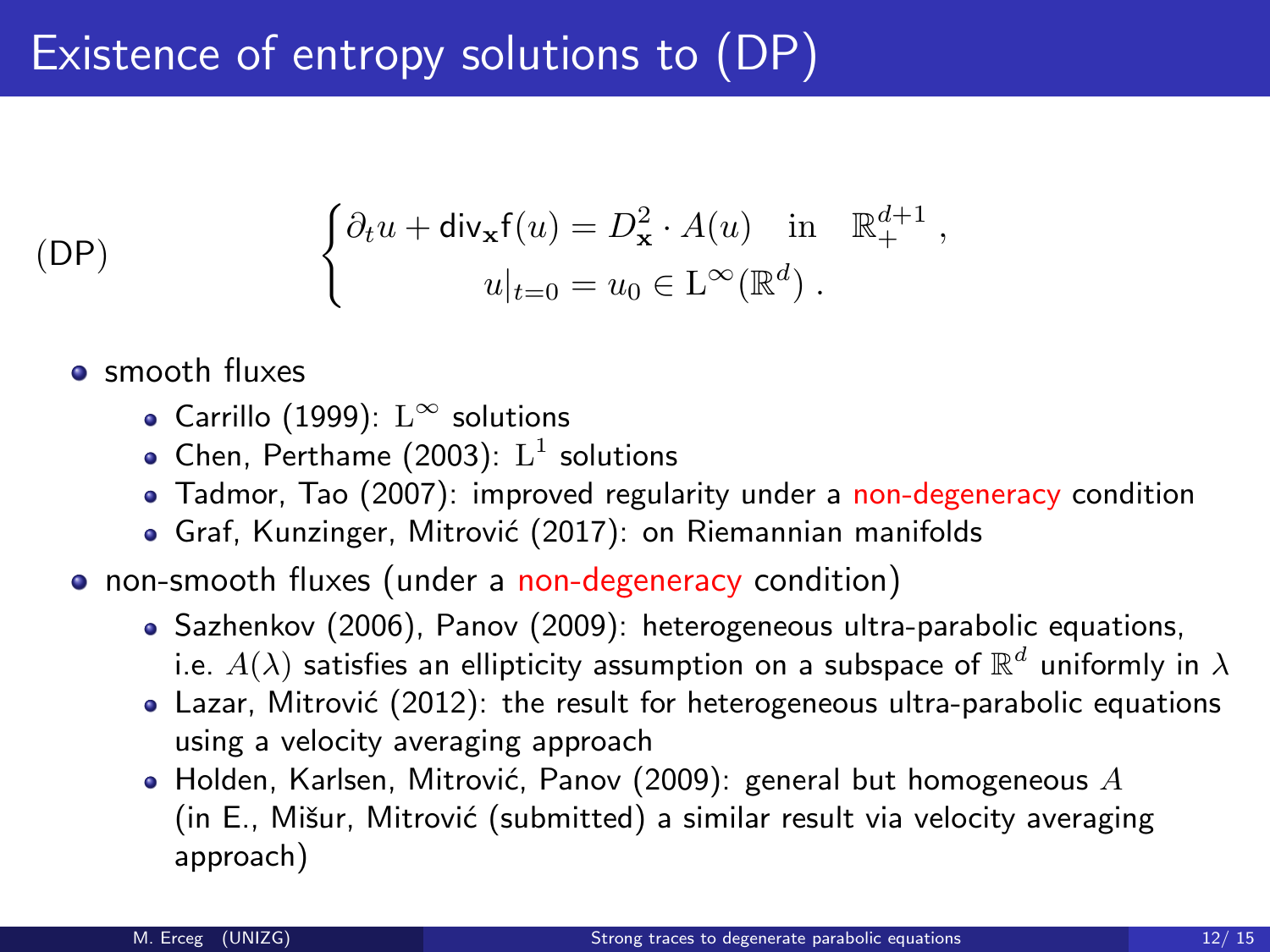$$
(\mathsf{DP}_1) \qquad \qquad \partial_t u + \mathsf{div}_{\mathbf{x}} \mathsf{f}(u) = D_{\mathbf{x}}^2 \cdot A(u) \quad \text{in} \quad \mathbb{R}^{d+1}_+ \; .
$$

ess 
$$
\lim_{t \to 0^+} u(t, \cdot) = u_0
$$
 in  $L^1_{loc}(\mathbb{R}^d)$  ???

- Kwon (2009): scalar diffusion matrices  $A(u) = a(u)I$  without non-degeneracy conditions
- Aleksić, Mitrović (2013): traceable fluxes f and ultra-parabolic A (i.e.  $A = B \oplus 0$ where  $B > 0$ ) without non-degeneracy conditions

"Fully degenerate" matrices  $A$  not covered, e.g.

$$
a(\lambda) = \left(\frac{1}{\sqrt{\lambda^2 + 1}} \begin{bmatrix} \lambda & 1 \\ 1 & -\lambda \end{bmatrix} \right) \begin{bmatrix} 0 & 0 \\ 0 & \lambda^2 + 1 \end{bmatrix} \left(\frac{1}{\sqrt{\lambda^2 + 1}} \begin{bmatrix} \lambda & 1 \\ 1 & -\lambda \end{bmatrix} \right) = \begin{bmatrix} 1 & -\lambda \\ -\lambda & \lambda^2 \end{bmatrix}
$$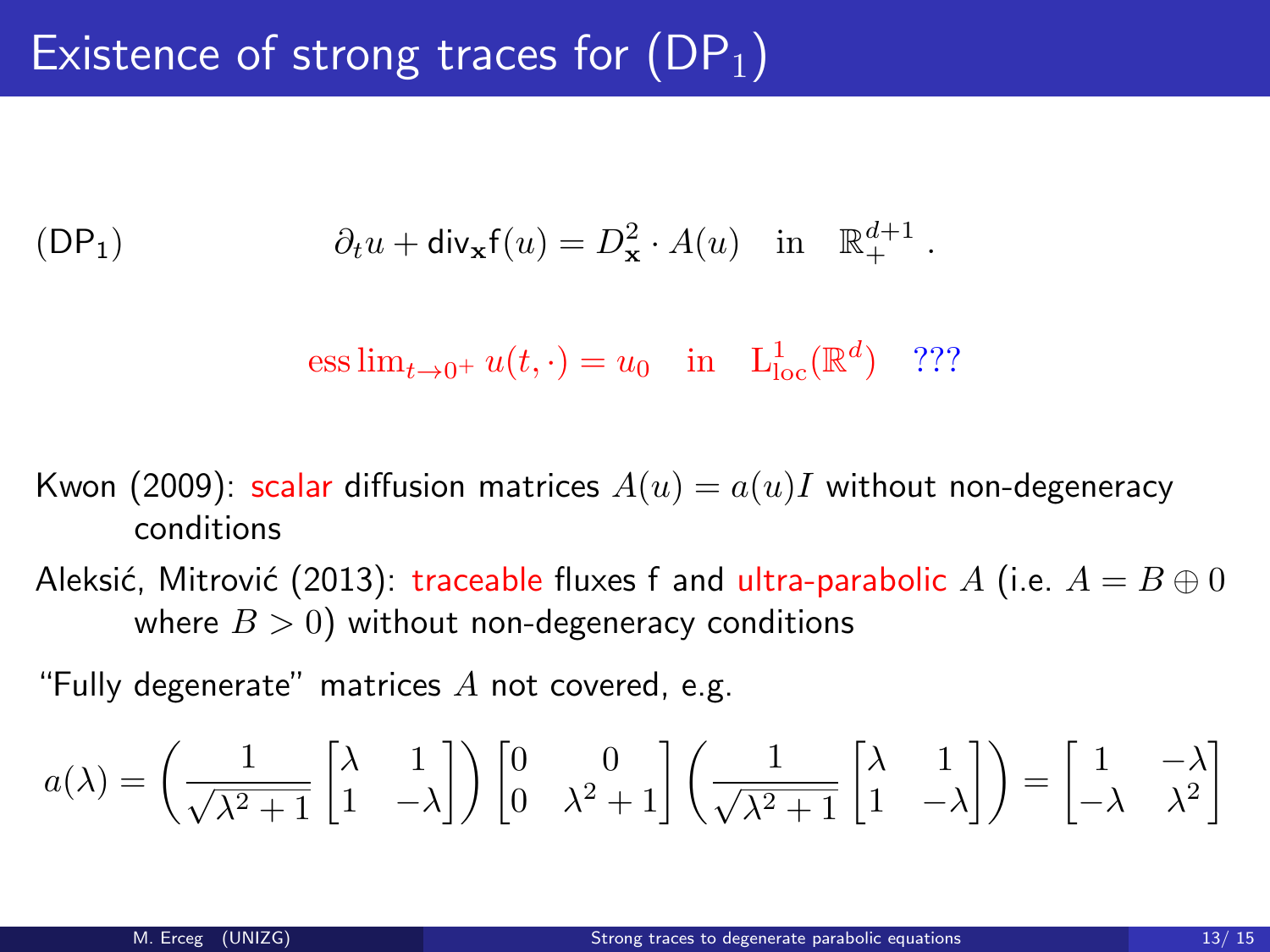$$
(\mathsf{DP}_1) \qquad \qquad \partial_t u + \mathsf{div}_\mathbf{x} \mathsf{f}(u) = D_\mathbf{x}^2 \cdot A(u) \quad \text{in} \quad \mathbb{R}^{d+1}_+ \; .
$$

ess  $\lim_{t \to 0^+} u(t, \cdot) = u_0$  in  $L^1_{loc}(\mathbb{R}^d)$  ???

### Theorem (E., Mitrović)

Let  $f \in C^1(\mathbb{R};\mathbb{R}^d)$  and let  $A \in C^{1,1}(\mathbb{R};\mathbb{R}^{d \times d})$  be such that for any  $\lambda \in \mathbb{R}$  we have  $a(\lambda) := A'(\lambda)$  is symmetric and positive semi-definite. Then any quasi-solution  $u \in L^{\infty}_{loc}(\mathbb{R}^+; L^p_{loc}(\mathbb{R}^d))$ , for some  $p > 1$ , to (DP<sub>1</sub>) admits the strong trace at  $t = 0$ .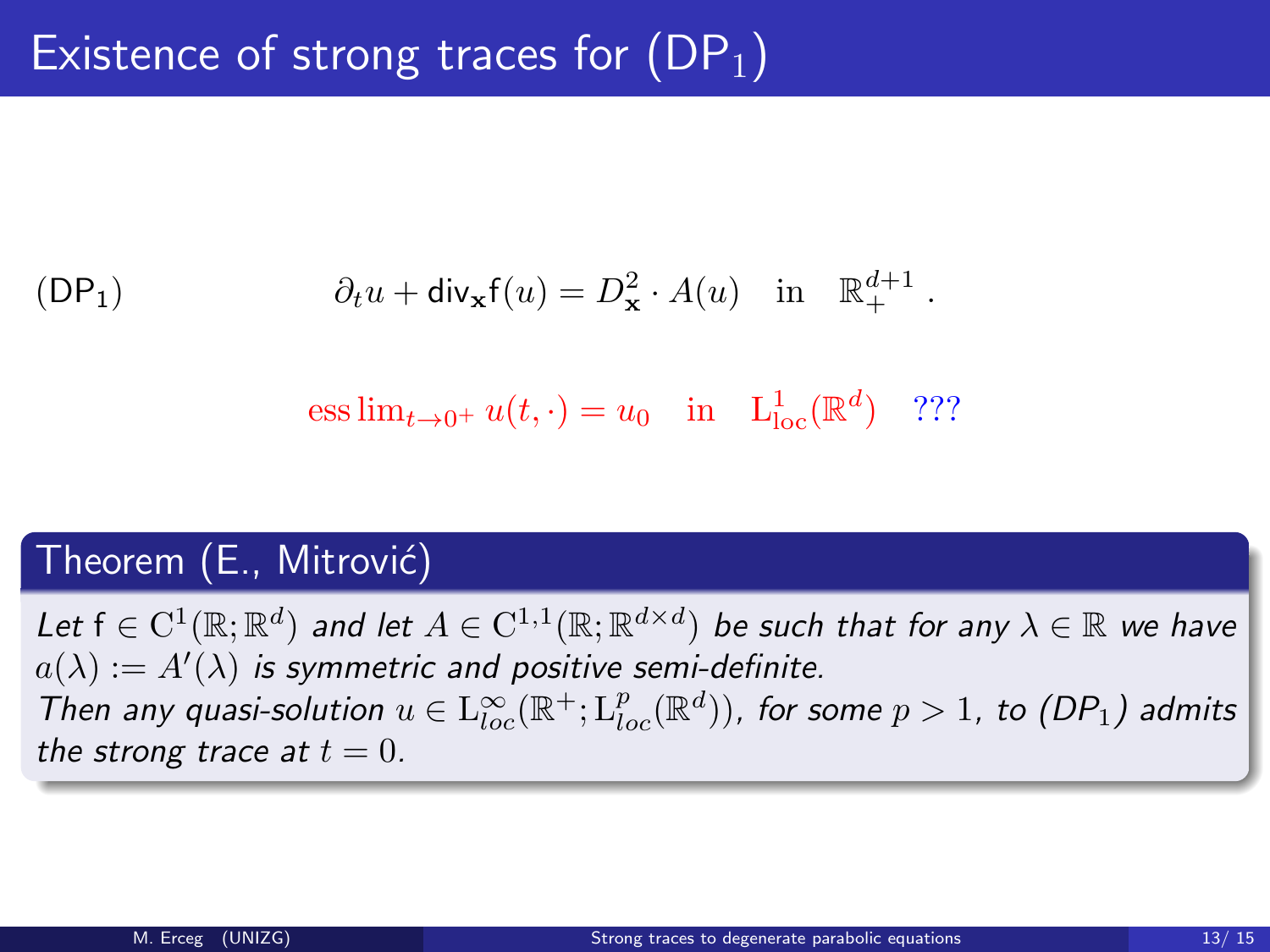$$
(\mathsf{DP}_1) \qquad \qquad \partial_t u + \mathsf{div}_\mathbf{x} \mathsf{f}(u) = D_\mathbf{x}^2 \cdot A(u) \quad \text{in} \quad \mathbb{R}^{d+1}_+ \; .
$$

### Which scaling to choose with respect to x in

$$
u_m(t, \mathbf{x}, \mathbf{y}) = u\left(\frac{t}{m}, \frac{\mathbf{x}}{m} + \mathbf{y}\right)?
$$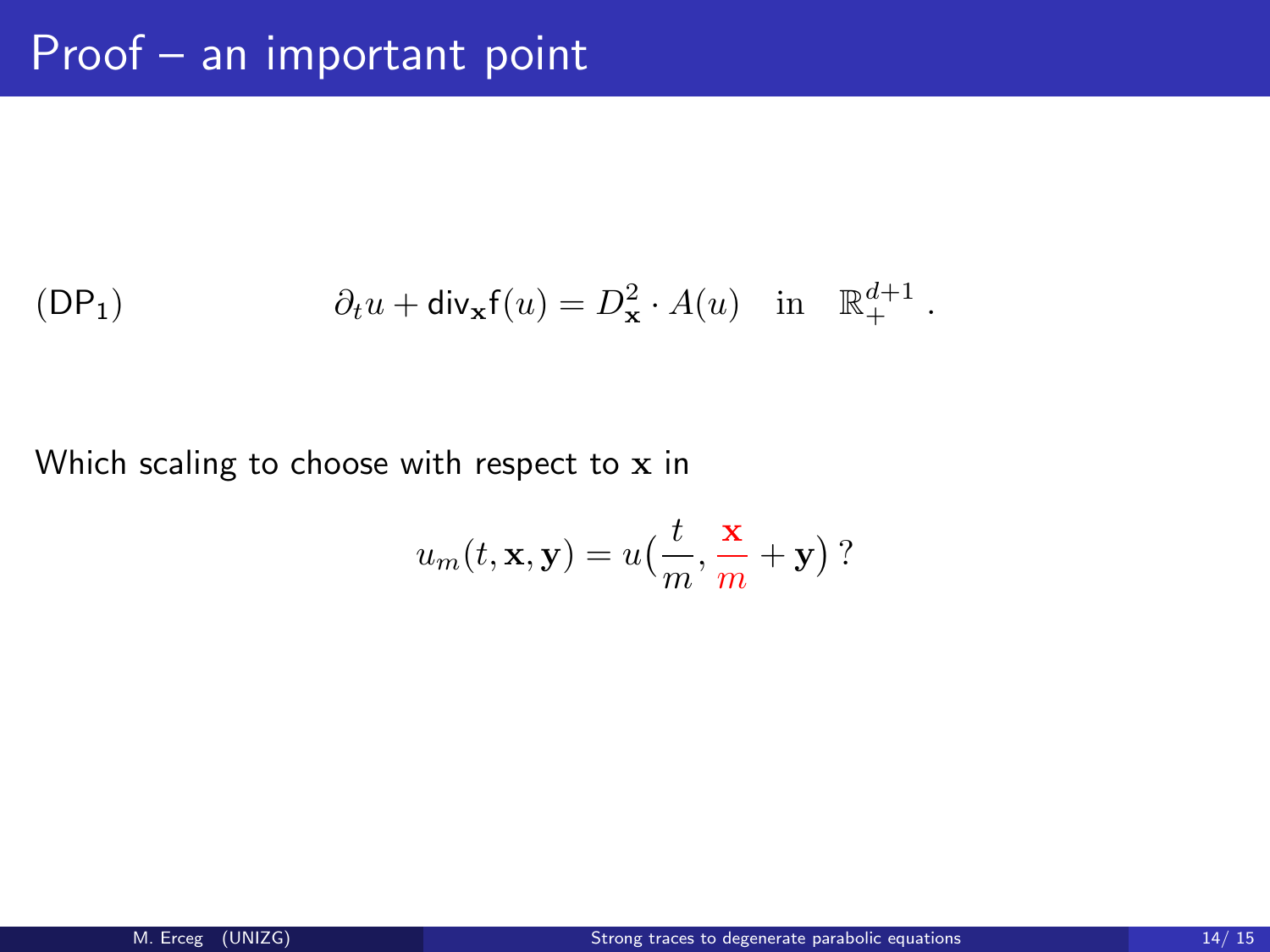$$
(\mathsf{DP}_1) \qquad \qquad \partial_t u + \mathsf{div}_{\mathbf{x}} \mathsf{f}(u) = D^2_{\mathbf{x}} \cdot A(u) \quad \text{in} \quad \mathbb{R}^{d+1}_+ \; .
$$

If 
$$
a(\lambda) = A'(\lambda) = \begin{bmatrix} \tilde{a}(\lambda) & 0 \\ 0 & 0 \end{bmatrix}
$$
, for  $\tilde{a}(\lambda) \in \mathbb{R}^{k \times k}$   $(k \in \{1, ..., d\})$ , and  $\tilde{a}(\lambda) > 0$ 

we use

$$
u_m(t,\mathbf{x},\mathbf{y})=u\big(\frac{t}{m},\frac{\tilde{\mathbf{x}}}{\sqrt{m}}+\tilde{\mathbf{y}},\frac{\bar{\mathbf{x}}}{m}+\bar{\mathbf{y}}\big)
$$

where  $\mathbf{x}=(\tilde{\mathbf{x}},\bar{\mathbf{x}})\in\mathbb{R}^k\times\mathbb{R}^{d-k}$  and apply a compactness result from Holden et al (2009).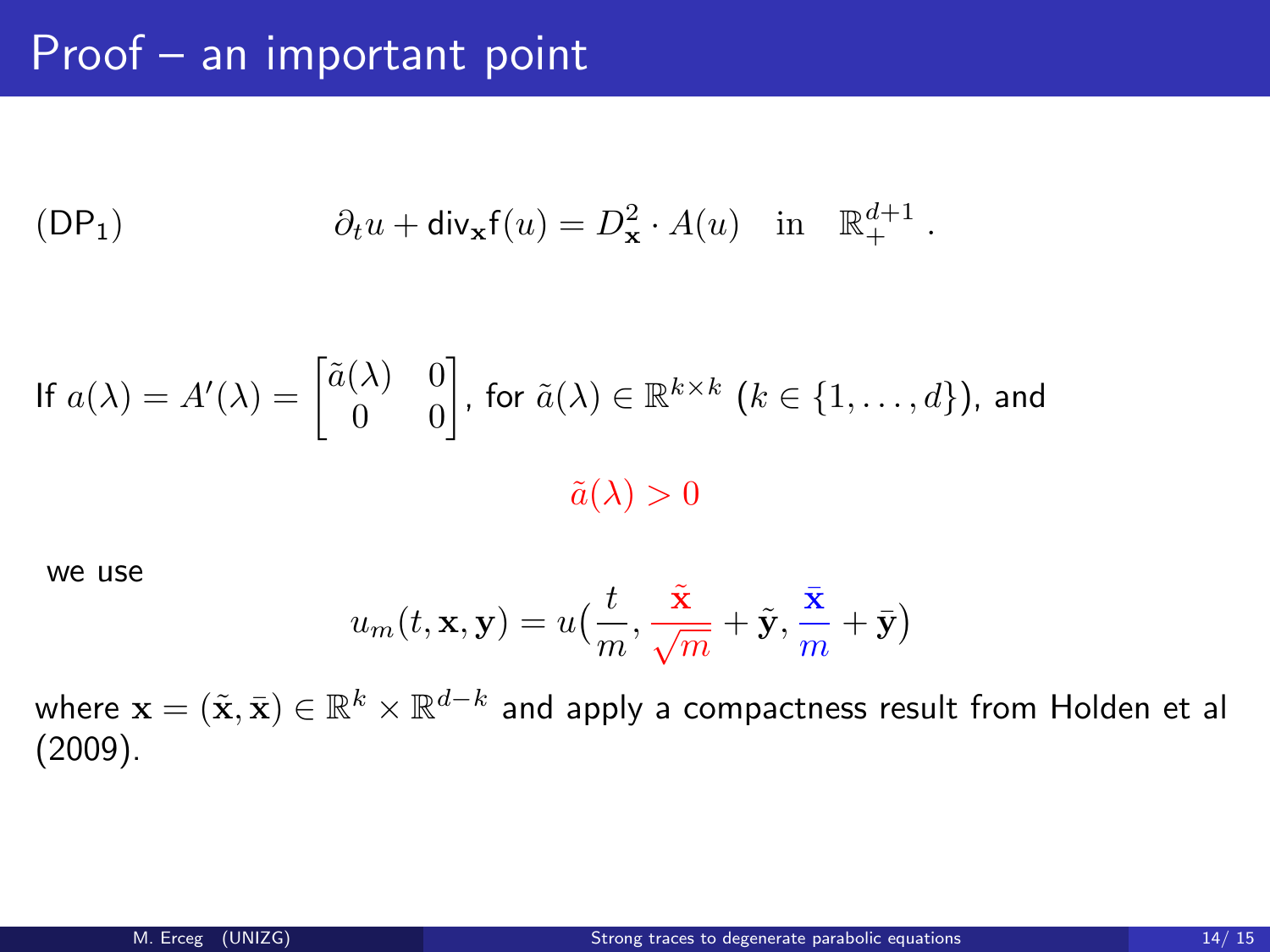$$
(\mathsf{DP}_1) \qquad \partial_t u + \mathsf{div}_{\mathbf{x}} \mathsf{f}(u) = D_{\mathbf{x}}^2 \cdot A(u) \quad \text{in} \quad \mathbb{R}^{d+1}_+ \; .
$$

If 
$$
a(\lambda) = A'(\lambda) = \begin{bmatrix} \tilde{a}(\lambda) & 0 \\ 0 & 0 \end{bmatrix}
$$
, for  $\tilde{a}(\lambda) \in \mathbb{R}^{k \times k}$   $(k \in \{1, ..., d\})$ , and  
\n $(\forall \tilde{\xi} \in \mathbb{R}^k \setminus \{0\}) (\forall (\alpha', \beta') \subseteq \mathbb{R})$   
\n $(\alpha', \beta') \ni \lambda \mapsto \langle \tilde{a}(\lambda) \tilde{\xi} | \tilde{\xi} \rangle$  is not identically equal to zero.

we use

$$
u_m(t, \mathbf{x}, \mathbf{y}) = u\left(\frac{t}{m}, \frac{\tilde{\mathbf{x}}}{\sqrt{m}} + \tilde{\mathbf{y}}, \frac{\bar{\mathbf{x}}}{m} + \bar{\mathbf{y}}\right)
$$

where  $\mathbf{x}=(\tilde{\mathbf{x}},\bar{\mathbf{x}})\in\mathbb{R}^k\times\mathbb{R}^{d-k}$  and apply a compactness result from Holden et al (2009).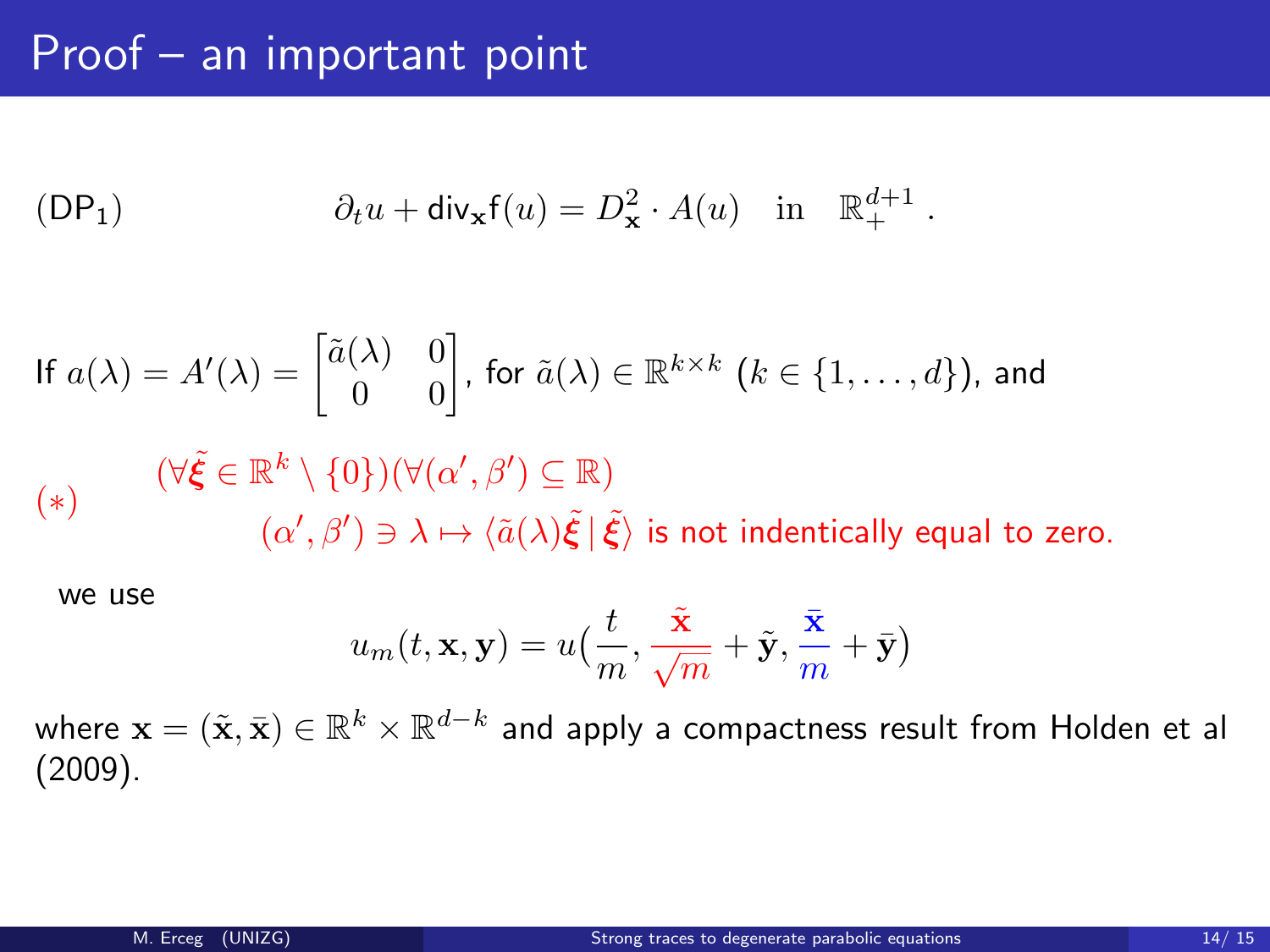$$
(\mathsf{DP}_1) \qquad \qquad \partial_t u + \mathsf{div}_{\mathbf{x}} \mathsf{f}(u) = D_{\mathbf{x}}^2 \cdot A(u) \quad \text{in} \quad \mathbb{R}^{d+1}_+ \; .
$$

If 
$$
a(\lambda) = A'(\lambda) = \begin{bmatrix} \tilde{a}(\lambda) & 0 \\ 0 & 0 \end{bmatrix}
$$
, for  $\tilde{a}(\lambda) \in \mathbb{R}^{k \times k}$   $(k \in \{1, ..., d\})$ , and  
\n $(\forall \tilde{\xi} \in \mathbb{R}^k \setminus \{0\}) (\forall (\alpha', \beta') \subseteq \mathbb{R})$   
\n $(\alpha', \beta') \ni \lambda \mapsto \langle \tilde{a}(\lambda) \tilde{\xi} | \tilde{\xi} \rangle$  is not identically equal to zero.

we use

$$
u_m(t,\mathbf{x},\mathbf{y})=u\big(\frac{t}{m},\frac{\tilde{\mathbf{x}}}{\sqrt{m}}+\tilde{\mathbf{y}},\frac{\bar{\mathbf{x}}}{m}+\bar{\mathbf{y}}\big)
$$

where  $\mathbf{x}=(\tilde{\mathbf{x}},\bar{\mathbf{x}})\in\mathbb{R}^k\times\mathbb{R}^{d-k}$  and apply a compactness result from Holden et al (2009).

If (\*) is not satisfied, we can reduce locally a on some  $(\alpha, \beta) \subset \mathbb{R}$  to that form, and then apply above for  $s_{\alpha,\beta}(u)$  instead of u.